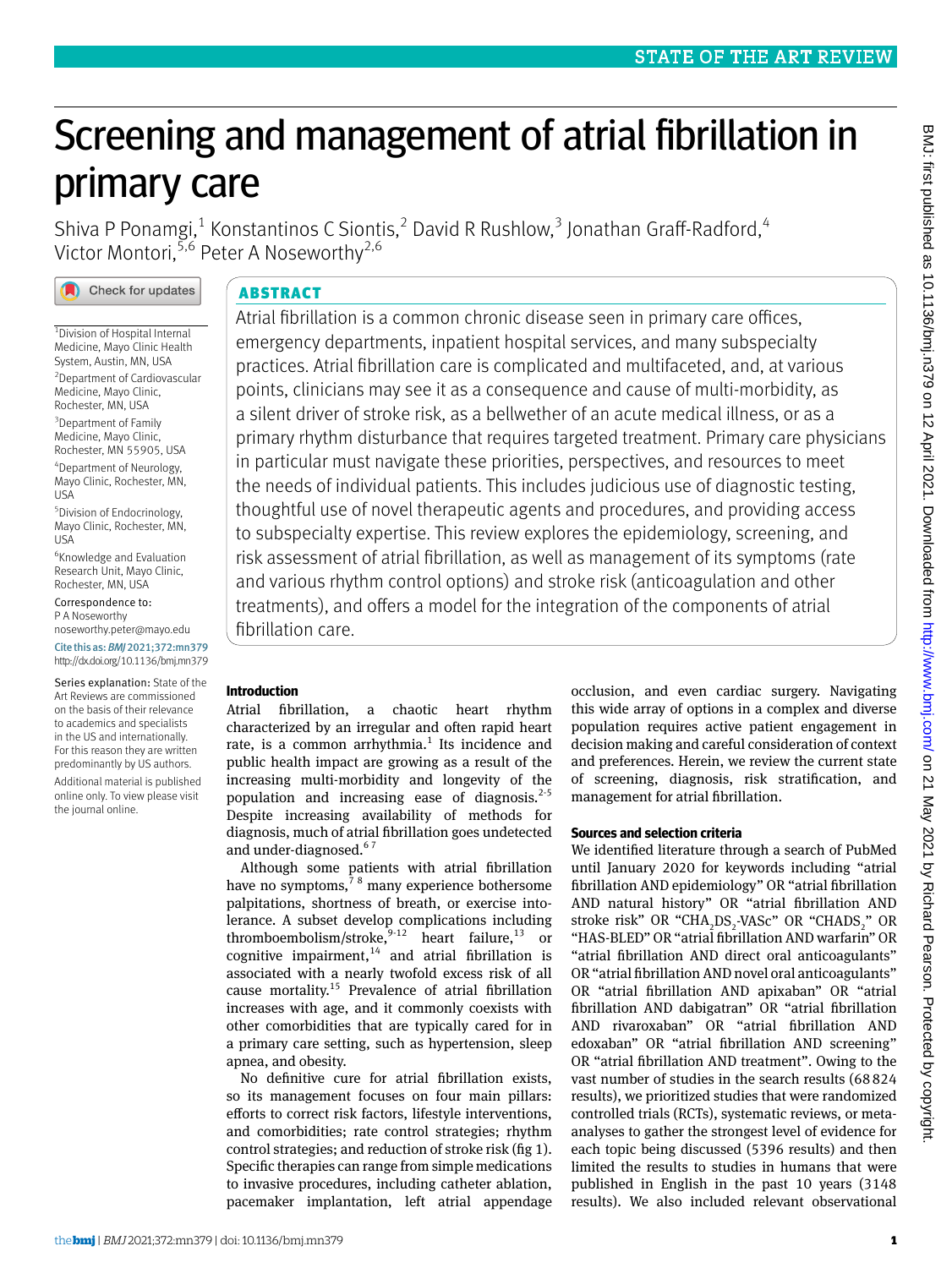

Fig 1 | Pillars of atrial fibrillation management as described in American Heart Association scientific statement outlining lifestyle and risk factor modification for reduction of atrial fibrillation.<sup>16</sup> CAD=coronary artery disease; DM=diabetes mellitus

studies that were published in journals that are clinically focused and have a high impact factor to present a comprehensive outlook. We reviewed abstracts of all the studies to categorize the relevant ones for inclusion and discarded studies irrelevant to our topic. We also searched the references of included studies for further relevant studies. We prioritized recent studies with larger sample sizes over older and smaller studies. We included older studies only if important and pertinent to the topic being discussed or if recent research in that area was unavailable.

#### **Epidemiology**

Atrial fibrillation is estimated to affect more than 30 million people globally.<sup>1</sup> The incidence and prevalence of atrial fibrillation have increased steadily over the past 20 years, and it will doubtless present a growing public health challenge.<sup>2</sup> The increased prevalence of atrial fibrillation may be due to increasing multi-morbidity and longevity, as well as the widespread availability of more sensitive rhythm monitoring methods that allow earlier detection of arrhythmia.<sup>3-5</sup> Furthermore, this apparent increase in prevalence may be an underestimate, as much of atrial fibrillation is asymptomatic and undiagnosed.<sup>6</sup> In a community based cohort with manually validated new diagnoses of atrial fibrillation, one in three patients had no symptoms whatsoever at the time of coincidental detection of atrial fibrillation by electrocardiography performed for a different reason.<sup>7</sup>

Several non-modifiable and modifiable risk factors are recognized as playing a role in atrial fibrillation. The incidence and prevalence of atrial fibrillation increases with age and is higher in men than in women.17-20 Although the overall prevalence of atrial fibrillation in men is double that in women, among older adults more women than men have atrial fibrillation owing to the longer longevity of women.<sup>21</sup> A familial predisposition to atrial fibrillation is also recognized, but in most cases atrial fibrillation is not a monogenetic disorder.

Structural, functional, and electrophysiological changes resulting from a complex interplay of risk factors are thought to be responsible for the initiation, progression, and maintenance of atrial fibrillation.<sup>22</sup> In many patients, these changes may include left ventricular hypertrophy, diastolic dysfunction, left atrial enlargement, left atrial fibrosis, left atrial stiffness, and autonomic dysfunction. In other cases of atrial fibrillation especially in young patients, no identifiable risk factors may exist, suggesting a possible genetic predisposition.<sup>23-25</sup> Regardless, atrial fibrillation can by itself sustain and further promote atrial, ventricular, and systemic structural and functional alterations. Thus, breaking this vicious cycle requires targeting of both the risk factors for atrial fibrillation and the atrial fibrillation itself.

#### **Natural history of atrial fibrillation**

The natural history of atrial fibrillation is highly variable but tends to follow a progression from a paroxysmal pattern to a more persistent and even chronic pattern over time. However, as much of atrial fibrillation may result in no symptoms, the natural history of subclinical atrial fibrillation and the true burden of the arrhythmia are poorly characterized.26-28 In experimental animal models, the observation that structural and electrophysiological substrate changes worsen as a function of the chronicity of the arrhythmia ("atrial fibrillation begets atrial fibrillation") has led to the prevailing hypothesis that atrial fibrillation progresses to an increasingly permanent form over time.<sup>29-31</sup> Atrial fibrillation is classified as "paroxysmal" if episodes terminate spontaneously or after targeted intervention within seven days, whereas atrial fibrillation lasting more than seven days without termination is considered "persistent" and often requires electrical or pharmacological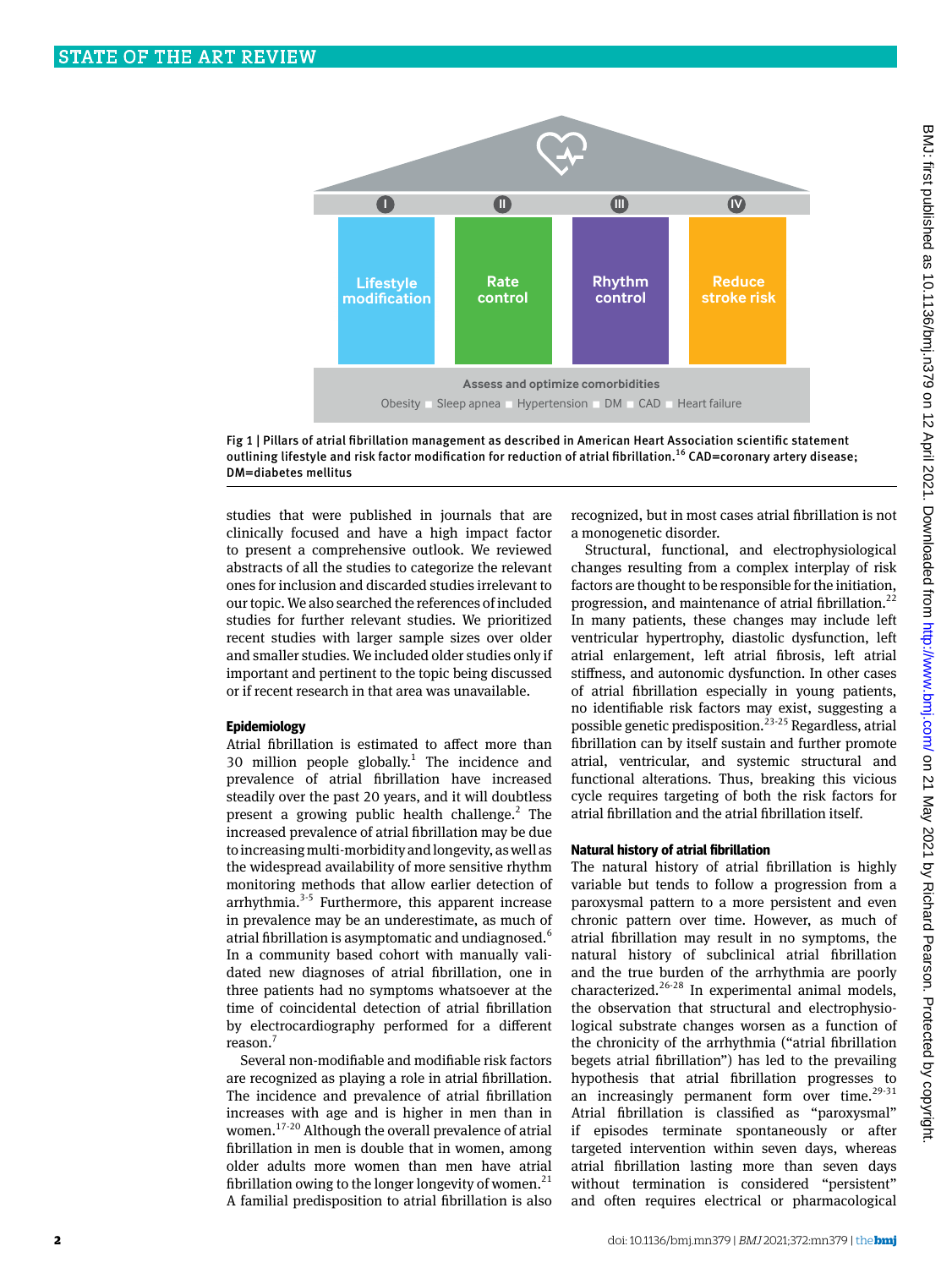cardioversion for termination. Atrial fibrillation that persists continuously for longer than a year is termed "longstanding persistent atrial fibrillation." Finally, when the patient and clinician decide not to pursue any attempt to restore normal rhythm, atrial fibrillation is considered "permanent." The rapidity of progression from a paroxysmal to more persistent or permanent arrhythmia varies and is affected by the control of comorbid/underlying conditions, as well as other, as yet unidentified factors. Some evidence is increasingly suggesting that early treatment may improve clinical outcomes.<sup>32 33</sup>

Atrial fibrillation is so common in older populations that it can seem to be an inevitable consequence of aging. However, more than 50% of the incidence of atrial fibrillation in some populations is thought to be the result of suboptimal risk factor control.<sup>34</sup> Like many chronic conditions, atrial fibrillation is highly related to common comorbidities, and lifestyle interventions are the backbone of preventive care (fig 2). Although some risk factors for atrial fibrillation are not modifiable (age,  $1718$  male sex,  $1920$  or family history, for instance), patients should be aware that they can reduce the risk and burden of atrial fibrillation through lifestyle interventions.<sup>36 37</sup> The Framingham Heart Study identified hypertension, congestive heart failure, coronary artery disease, and diabetes mellitus as risk factors for the development of atrial fibrillation.<sup>20</sup> Obesity, obstructive sleep apnea, and other lifestyle factors such as chronic endurance training have also been associated

with increased risk of atrial fibrillation.<sup>38-40</sup> Comorbidities such as hypertension, valvular heart disease, chronic obstructive pulmonary disease, and cerebrovascular disease are known to predict progression of atrial fibrillation and poor response to catheter ablation. $4142$  These risk factors should also be considered as targets for prevention of atrial fibrillation in the primary care setting (fig 2).

#### **Screening for atrial fibrillation**

Screening for indolent or asymptomatic diseases that are common but treatable is central to the mission of primary care. To be valuable, a screening test must have sufficient precision, and effective and safe downstream interventions that can improve outcomes must exist. Whether screening for atrial fibrillation fulfils these criteria is controversial, however, and current guidelines and many professional societies do not recommend routine screening in primary care. For instance, the 2019 UK National Screening Committee posed a series of criteria that would need to be established to justify screening and then, after performing an exhaustive evidence review around each criterion, concluded that many factors remain "uncertain" so that screening is not recommended at this time.<sup>43</sup> The criteria they explored included the relative risk of stroke based on type of atrial fibrillation, evidence for a benefit of treating atrial fibrillation detected by screening, the reported accuracy of screening tests for atrial fibrillation, the availability of RCT level evidence of

#### Smoking cessation and alcohol abstinence (or reduction to 30 g/week)  $F$ *ducate for* **Dermanent lifestyle** change  $Diet$ *plan* **lnitial target:** >10% weight loss; final target: BMI <27 *Avoid* weight fluctuation *Exercise* 30 min 3-4 times per week **Increase type and** duration of each activity up to 250 *min/week* **Weight management and exercise** *Consider* performing overnight sleep study ■ CPAP if AHI<sup>3</sup> ≥ 30 or<sup>3</sup> ≥20 with resistant *HT* or davtime somnolence **• Check adherence;** regular CPAP machine data download **Obstructive sleep apnea Home BP diary Reduce salt intake Start ACEI or ARB**  $Target < 130/80$  mm Hg (at rest) and <200/100 mm Hg (at peak exercise)  $H$ *ypertension*  $\blacksquare$  Diabetes screening  $\blacksquare$  Lifestyle measures  $\blacksquare$  Medical treatments to achieve HbA<sub>1c</sub> *JRDO*  $\blacksquare$  Use of multidisciplinary diabetes clinic when available **Diabetes**

Fig 2 | Components of risk factor modification in primary and secondary prevention of atrial fibrillation. ACEI=angiotensin converting enzyme inhibitor; AHI=apnea-hypopnea index; ARB=angiotensin II receptor blocker; BMI=body mass index; BP=blood pressure; CPAP=continuous positive airway pressure; HbA<sub>1c</sub>=hemoglobin A<sub>1c</sub>; HT=hypertension. Adapted from Lau et a<sup>135</sup>

#### **Example of aggressive risk factor management protocol**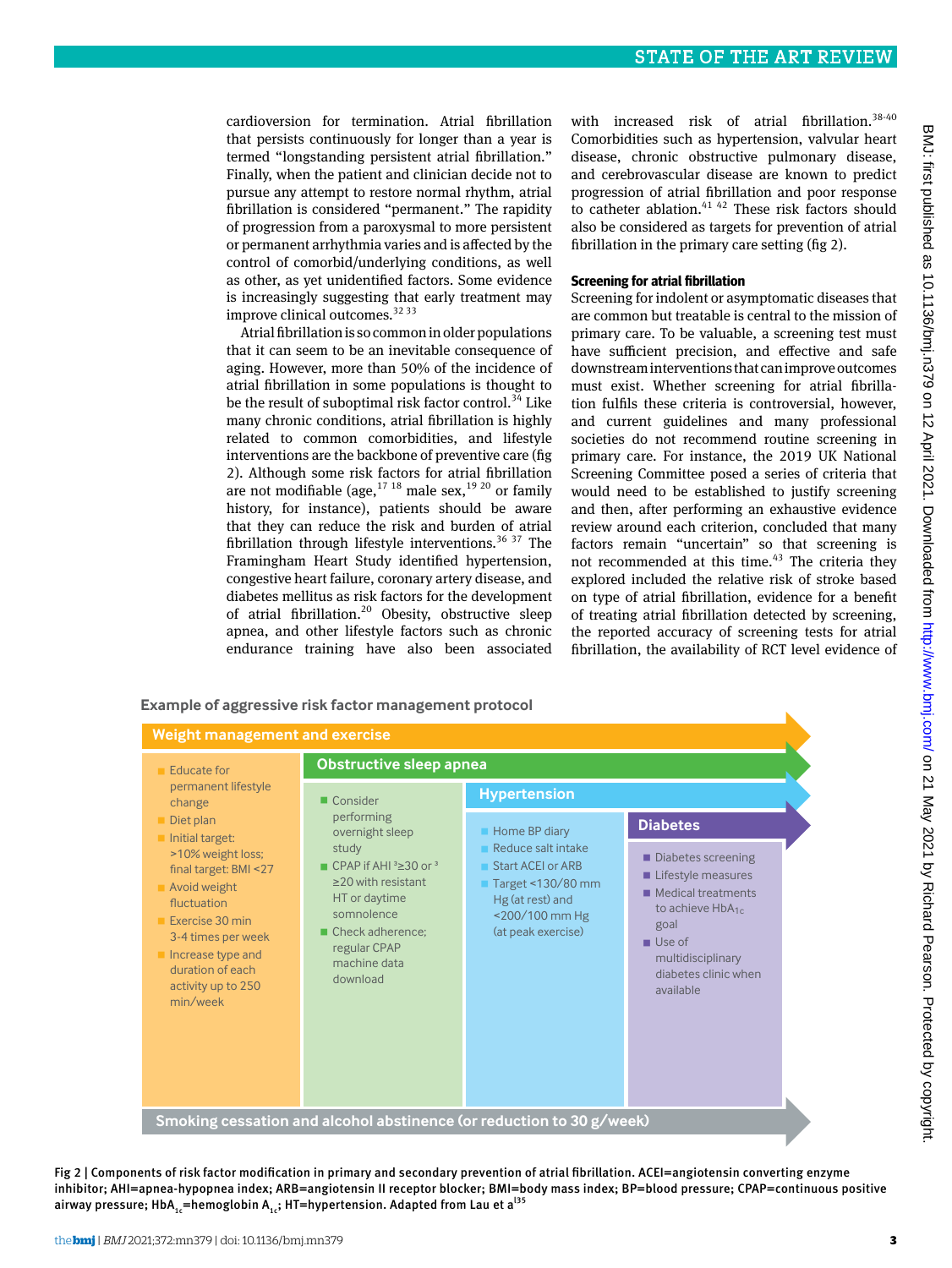a benefit of screening, cost effectiveness, and clinical infrastructure of optimal treatment. Similarly, the United States Preventive Services Task Force has concluded that the current evidence is insufficient to assess the balance of benefits and harms of screening for atrial fibrillation with electrocardiography,  $44$ and the 2014 National Institute for Health and Care Excellence atrial fibrillation guidelines refer to pulse palpation as the only recommended screening assessment for atrial fibrillation, but only in patients with symptoms.<sup>45</sup>

Why then does this remain controversial? Data are certainly mixed, and the role for targeted screening of patients at risk may evolve over time as rhythm monitoring technologies are further refined and as the evidence base is further developed. $46-48$  Among patients with a cryptogenic stroke who undergo 30 day rhythm monitoring, as many as about 15% are found to have previously undiagnosed paroxysmal atrial fibrillation.49 The observational STROKESTOP study in Sweden showed that population based electrocardiographic screening of people aged 75 years or older was associated with a reduction in the occurrence of ischemic strokes at five years of followup.<sup>50</sup> In the area where screening for atrial fibrillation was implemented, ischemic stroke declined from 14.5 to 9.1 per 1000 person years (P=0.003), whereas the incidence did not change significantly in the control area (from 12.7 to 11.2 per 1000 person years; P=0.31).

A desire to prevent strokes, coupled with the exponential growth of mobile and wearable rhythm monitoring technologies, has led to a heightened interest in the role of screening general populations for atrial fibrillation.<sup>51</sup> Possible low cost and convenient screening methods include pulse palpation,<sup>52</sup> automated blood pressure monitors, single lead or multi-lead electrocardiography devices,  $53-55$  insertable monitors,  $56-57$  and even pulse photoplethysmography<sup>58</sup> or electrocardiography based smartwatch applications. Most notably, in the recent Apple Heart Study, the largest pragmatic evaluation of atrial fibrillation screening in a general population using a smartwatch enabled pulse photoplethysmography technology, 0.52% of participants received notifications of possible atrial fibrillation over an average of more than three months of monitoring.59 In about a third of these people, atrial fibrillation was later confirmed by week long patch electrocardiography monitoring. This suggests that although mass screening of unselected populations is feasible with current technologies, the yield of such an approach is low, and the clinical impact is uncertain. One should also weigh in the drawbacks of monitoring and diagnosis related anxiety, as well as the unclear indications for treatment of atrial fibrillation detected by long term rhythm monitoring. For example, the effect of the duration and burden of atrial fibrillation on treatment decisions is largely unknown, and further population based studies are needed to evaluate the value of smartwatches in long term screening for atrial fibrillation.<sup>58</sup>

More than a dozen ongoing prospective studies are examining the role of screening for atrial fibrillation, and this growing body of evidence will certainly inform future recommendations.<sup>60</sup> For now, however, we acknowledge that although screening can detect asymptomatic atrial fibrillation, the downstream benefit of widespread implementation of screening in unselected populations is unproven. $61$ 

#### **Risk assessments**

### $\mathsf{CHA}_{\mathsf{2}}\mathsf{DS}_{\mathsf{2}}\text{-}\mathsf{VASc}$

Identifying patients with atrial fibrillation who are at sufficient risk of cardioembolic stroke to warrant systemic anticoagulation is a clinical and research priority. Nearly 20 years ago, before the introduction of direct oral anticoagulants (DOACs), the CHADS, scoring system was developed and validated.<sup>12</sup> The system scores 1 point each for recent exacerbation of congestive heart failure, history of hypertension, age 75 years or older, and type 2 diabetes mellitus and 2 points for history of previous transient ischemic attack or stroke. Although this scoring system was rapidly adopted in practice, the overall performance is modest with an area under the curve typically in the 0.65-0.7 range. The scoring system also does not account for potentially powerful risk factors such as sex and underlying vascular disease, and it classifies a large proportion of patients in an intermediate risk category.<sup>62</sup>

The risk stratification scheme was subsequently refined as the  $\text{CHA}_{2}\text{DS}_{2}\text{-}\text{VASC score},^{63}$  which includes three additional factors: female sex, age 65-74 years, and vascular disease. The  $\text{CHA}_{2}\text{DS}_{2}\text{-}\text{VASC}$ score delineates the following risk categories for thromboembolism and recommended treatment approaches based on the 2014 American Heart Association/American College of Cardiology/ Heart Rhythm Society (AHA/ACC/HRS) atrial fibrillation guideline<sup>64</sup>: 0=low risk (annual risk 0.3%; anticoagulation generally not recommended), 1=low-moderate risk (annual risk 0.9%; consider anticoagulant), and ≥2=moderate-high risk (annual risk >2.9%; anticoagulation recommended). The most valuable aspect of this newer scoring system is that it can identify people in the lowest risk category (score=0) as having a very low risk of stroke, and clinicians can be more confident in not offering anticoagulation for this group. However, the proportion of patients falling into this category is small (<10%) and as many as 80% of the total atrial fibrillation population are categorized as at least intermediate risk (score of 2 or higher),  $65$  resulting in a recommendation to anticoagulate a large majority of atrial fibrillation patients on the basis of the 2014 AHA/ACC/HRS atrial fibrillation guideline.<sup>64</sup> An analysis suggested that this guideline's recommendation for use of the  $CHA<sub>2</sub>DS<sub>2</sub>$ -VASc and corresponding treatment thresholds resulted in an increase in the overall proportion of atrial fibrillation patients recommended for oral anticoagulation from 71.8% to 90.8% in the US. $^{66}$  This corresponds to an increase in the number of patients recommended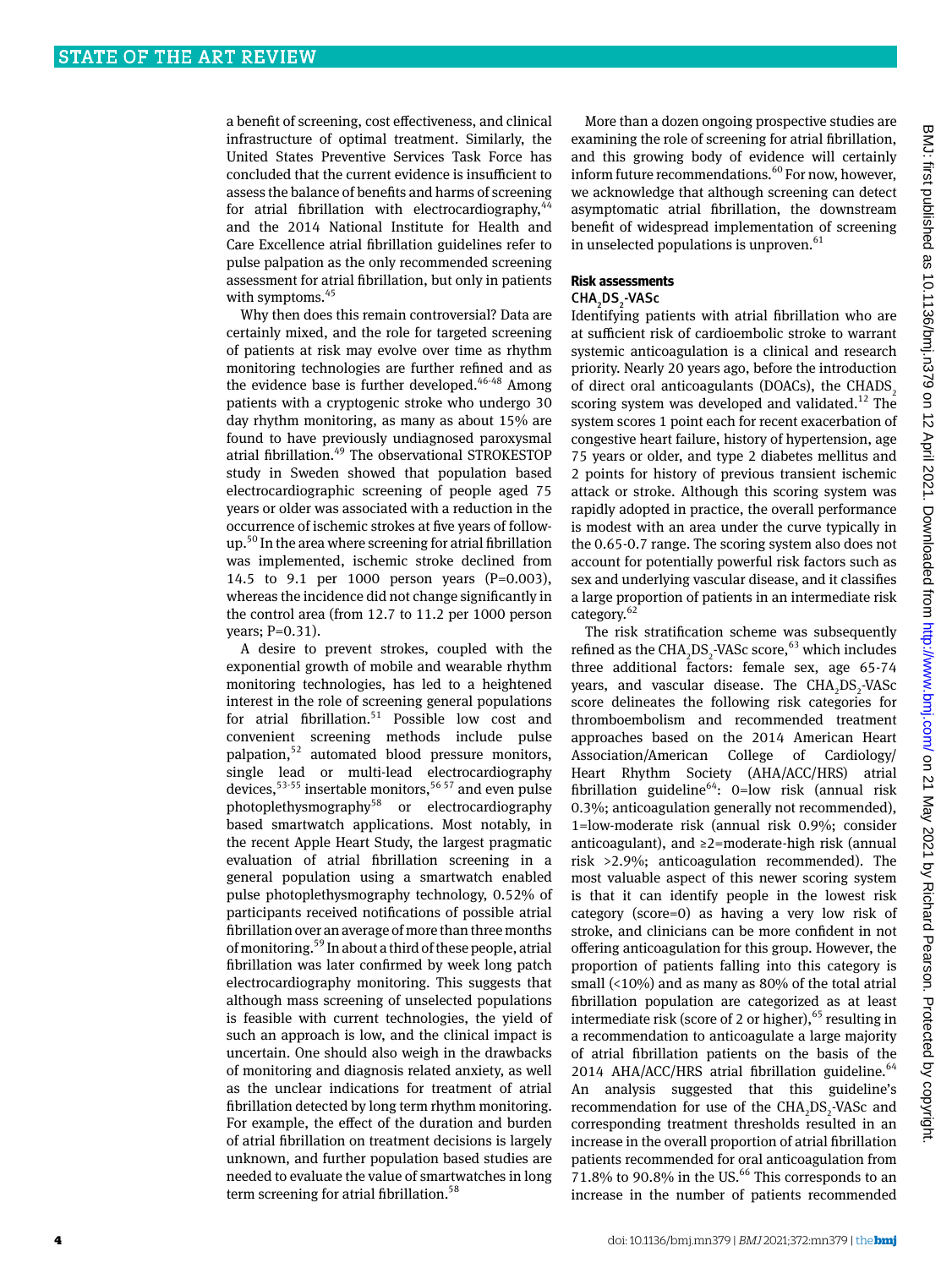for anticoagulation from an estimated 3.7 million to 4.7 million. Furthermore, the overall discriminating performance of this scoring system is only marginally improved over the CHADS<sub>2</sub> score, with areas under the curve typically estimated in the 0.68-0.7 range. The overall modest performance of these scoring systems, as well as the fact that they result in a recommendation to anticoagulate most patients (many of whom do not go on to have a stroke), particularly given the cost of the newer agents, has led many people to call for newer risk stratifications schemes, developed without influence of industry partners who could benefit from broad indications for anticoagulation.

#### HAS-BLED

Patients treated with anticoagulants are at increased risk of bleeding on treatment, which has also prompted the development of scoring systems to quantify bleeding risk. Although many such scoring systems have been developed, the HAS-BLED score has gained popularity and widespread adoption owing to its ease of use and accuracy in predicting bleeding risk in patients on anticoagulation. $67-70$ The HAS-BLED compiles risk factors including hypertension, renal disease, liver disease, stroke history, previous bleeding or predisposition to bleeding, labile international normalized ratio (INR), age above 65 years, medications predisposing to bleeding, and alcohol use (1 point each). The score can be used in patients not taking a vitamin K antagonist (VKA), but the variable for a labile INR is omitted from the calculation.<sup>68</sup> According to the HAS-BLED score, atrial fibrillation patients are subdivided into three risk categories, in which a score of 0 indicates low risk, 1-2 indicates moderate risk, and 3 or higher indicates high risk. Various validation studies have examined HAS-BLED in predicting bleeding risk while on anticoagulation (both VKA and non-VKA anticoagulants), taking aspirin, or without any antithrombotic therapy. HAS-BLED is also the only score shown to be predictive of intracranial hemorrhage. The HAS-BLED score has also been validated in non-atrial fibrillation populations, including those with venous thromboembolism, $<sup>71</sup>$ </sup> acute coronary syndrome, or percutaneous coronary interventions and those undergoing anticoagulant bridging therapy.<sup>72</sup>

#### Clinical application of risk assessments

Current guidelines recommend the  $CHA_2DS_2$ -VASc scoring system,  $6373$  which aggregates common risk factors to estimate a patient's risk and guide treatment decisions. This risk stratification approach does not apply to atrial fibrillation patients with severe mitral stenosis, mechanical valve prostheses, known atrial thrombus, hypertrophic or amyloid cardiomyopathy, or congenital heart disease. In these situations, anticoagulation is generally recommended in all patients with atrial fibrillation.

Clinicians and patients must frame decisions about anticoagulation in terms of how it will affect

daily routines, hobbies, and work; how much it will cost and what demands it will make it on the patient's time; and the potential bleeding risk. Although the HAS-BLED score is the most widely accepted system to estimate bleeding risk, $67-70$  a high HAS-BLED score by itself is not a reason to withhold anticoagulation as risks for bleeding and stroke usually correlate. Patients with a high HAS-BLED score include those who may derive even greater net clinical benefit from anticoagulation owing to its effect on reduction of stroke risk. Instead of identifying patients who should not be anticoagulated, the HAS-BLED score should be used to flag those potentially at risk of bleeding who may warrant particularly careful monitoring and follow-up. Also, HAS-BLED draws attention to well established potentially reversible risk factors for bleeding, such as uncontrolled hypertension, labile INR, concomitant use of aspirin/non-steroidal antiinflammatory drugs, or alcohol excess.

The HAS-BLED score may underestimate bleeding risk in a subset of atrial fibrillation patients. Several conditions present a challenge in decision making, including chronic subdural hematoma, cerebral vascular malformations, gastrointestinal conditions that predispose to bleeding and may be difficult to treat (Crohn's disease, angiodysplasia), and hematological disorders of coagulation. Cerebral amyloid angiopathy (CAA), which involves β-amyloid deposition in cerebral blood vessels, is especially relevant in older people with atrial fibrillation and is a common cause of anticoagulant related intracranial hemorrhage.74 One meta-analysis estimated a 7.4% annual risk of CAA related recurrent intracranial hemorrhage, comparable in many older atrial fibrillation patients to the risk of ischemic stroke if untreated.<sup>7</sup>

Clinically, CAA most often manifests with lobar hemorrhage but can also be detected in patients without symptoms with hemosiderin sensitive magnetic resonance imaging (MRI) sequences. As the HAS-BLED score does not account for such asymptomatic MRI lesions, the score may underestimate bleeding risk in this population.<sup>76</sup> Both CAA and atrial fibrillation increase significantly with age, and people may undergo brain MRIs for a variety of indications; therefore, clinicians are more commonly encountering patients with both atrial fibrillation and CAA, resulting in clinical management dilemmas. Patients with CAA and atrial fibrillation have an indication for anticoagulation to reduce ischemic stroke risk and an elevated risk of intracranial hemorrhage. An individualized approach with a multidisciplinary team is recommended in these patients, taking into account the patient's preference, the patient's risk of ischemic stroke  $(CHA<sub>2</sub>DS<sub>2</sub> Vasc)$ , the burden of CAA detected on MRI, and medical comorbidities. No prospective trials of treatment approaches in this patient population have been conducted, but warfarin should generally be avoided in favor of DOACs or left atrial appendage closure if the ischemic stroke risk justifies treatment.<sup>77</sup>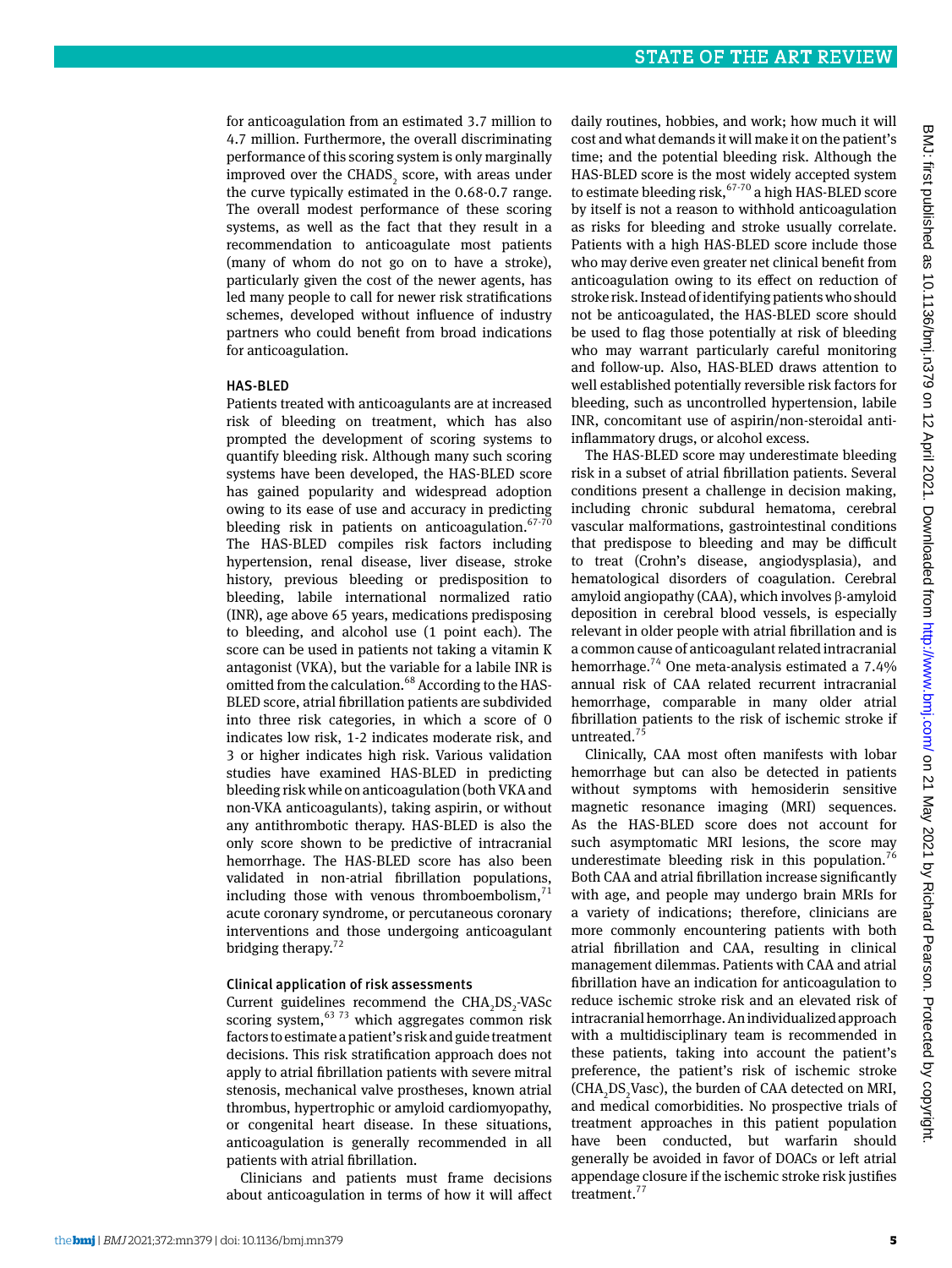#### **Oral anticoagulation**

#### Why and when should we treat with warfarin, and should DOACs be first line?

Oral anticoagulation options in the care of atrial fibrillation patients have expanded in the past 10 years beyond the well established VKAs, such as warfarin, which are limited by drug-drug and drug-food interactions, the need for frequent blood tests/INR testing, and notoriously variable time in therapeutic range.<sup>78-80</sup> The availability of the DOACs in clinical practice (dabigatran, rivaroxaban, apixaban, and edoxaban) has dramatically changed the landscape of anticoagulation. They are increasingly preferred over VKAs in eligible patients owing to their ease of use, avoidance of frequent blood draws for therapeutic monitoring, lower risk of intracranial bleeding, and decreased concerns about drug and food interactions. Also, DOACs have a rapid onset of action and short half-life and attain more predictable blood concentrations, allowing standard fixed dosing regimens and obviating the need for laboratory monitoring (table 1). These factors, along with lower risk of major bleeding including intracranial hemorrhage, provide considerable advantages of DOACs over warfarin for thromboembolic prophylaxis in patients with atrial fibrillation. 64 81-83

Since the introduction of DOACs, an increase has been reported in the use of guideline recommended therapy in patients newly diagnosed as having atrial fibrillation and at risk of stroke. $84 85$  In patients with acute ischemic stroke and atrial fibrillation, DOAC use at discharge was associated with better long term outcomes relative to warfarin. $86$  In the seminal randomized trials, DOACs have been shown to be as effective as or more effective than warfarin in preventing stroke irrespective of the patients' comorbidities, as they conferred similar or lower rates of both ischemic stroke and major bleeding, as shown in several randomized trials.<sup>87-92</sup> In a meta-analysis of 13 RCTs in patients with venous thromboembolism or atrial fibrillation, DOACs were associated with a significantly lower risk of major bleeding (relative risk 0.72, 95% confidence interval 0.62 to 0.85;

P<0.01;  $I^2$ =78%), fatal bleeding (0.53, 0.43 to 0.64; P<0.01;  $I^2=0\%$ ), intracranial hemorrhage (0.43, 0.37 to 0.50; P<0.01;  $I^2=2\%$ ), clinically relevant non-major bleeding (0.78, 0.68 to 0.90; P<0.01;  $I^2$ =89%), and total bleeding (0.76, 0.71 to 0.82; P<0.01;  $I^2$ =86%). No significant difference was seen in major gastrointestinal bleeding between DOACs and VKAs (relative risk 0.94, 0.75 to 1.99; P=0.62,  $I^2$ =71%).<sup>93</sup> Another meta-analysis that included data from four RCTs in patients with atrial fibrillation concluded that DOACs have a favorable risk-benefit profile compared with warfarin, with significant reductions in stroke (relative risk 0.81, 0.73 to 0.91; P<0.001), intracranial hemorrhage (0.48, 0.39 to 0.59; P<0.0001), and mortality (0.90, 0.85 to 0.95; P<0.001). The risk of major bleeding was similar to that with warfarin, but the risk of gastrointestinal bleeding was greater with DOACs (relative risk 1.25, 1.01 to 1.55; P=0.04).<sup>94</sup> Other studies have also shown a reduction in fatal bleeding with DOACs compared with VKAs.<sup>95-97</sup>

Although DOACs have a safer bleeding profile than warfarin, major bleeding still occurs in about 3-4% of patients taking DOACs every year.<sup>98</sup> Despite a lower incidence than warfarin, intracranial hemorrhage associated with DOAC usage remains a concern. Intracranial hemorrhage is responsible for up to 45% of all bleeding related deaths in DOAC treated patients and carries a fourfold increased risk of mortality compared with major extracranial bleeds.<sup>99</sup> One of the key concerns with the initial DOAC experience was the lack of reversal agents. The recent availability of reversal agents for DOACs is anticipated to further increase the comfort level of clinicians and patients using these agents.<sup>100 101</sup> However, feedback from our patient reviewers suggests that the greater familiarity and experience with warfarin reversal remains a major advantage of warfarin over DOACs from their perspective. Clinicians should also be aware that DOACs remain expensive and may not be affordable for many patients across different healthcare systems and medication reimbursement programs.

Finally, DOACs are contraindicated in patients with mechanical valve prostheses owing to an increased

| Table 1   Comparison of direct oral anticoagulants and warfarin |                              |                             |                            |                             |                             |  |  |  |
|-----------------------------------------------------------------|------------------------------|-----------------------------|----------------------------|-----------------------------|-----------------------------|--|--|--|
| Characteristic                                                  | Dabigatran                   | Rivaroxaban                 | Apixaban                   | Edoxaban                    | Warfarin                    |  |  |  |
| Mechanism of                                                    | Direct thrombin              | Factor Xa                   | Factor Xa                  | Factor Xa                   | Prevents availability of    |  |  |  |
| action                                                          | inhibitor                    | inhibition                  | inhibition                 | inhibition                  | vitamin K dependent         |  |  |  |
|                                                                 |                              |                             |                            |                             | clotting factors            |  |  |  |
| Dosing for NVAF                                                 | 150 mg twice daily           | 25 mg once daily            | 5 mg twice daily           | 60 mg once daily            | Adjusted according to INR   |  |  |  |
| Time to peak                                                    | 1.5 hours                    | 2-4 hours                   | 3-4 hours                  | 1-2 hours                   | Variable (days) depending   |  |  |  |
|                                                                 |                              |                             |                            |                             | on vitamin K concentrations |  |  |  |
| Half life                                                       | 9-16 hours                   | 6-9 hours                   | 9-14 hours                 | 10-14 hours                 | 40 hours                    |  |  |  |
| Excretion                                                       | 80% renal                    | 67% renal (half of it as    | 25% renal and 75%          | 50% renal (unchanged);      | Liver, primarily by         |  |  |  |
|                                                                 |                              | inactive form)              | fecal                      | also bile, feces            | CYP2C9                      |  |  |  |
| Reversal strategy                                               | Idarucizumab (specific);     | Andexanet (specific);       | Andexanet (specific);      | Andexanet (specific); PCC   | Fresh frozen plasma;        |  |  |  |
|                                                                 | PCC and recombinant factor   | PCC and recombinant factor  | PCC and recombinant        | and recombinant factor VIIa | administration of           |  |  |  |
|                                                                 | VIIa (non-specific)          | VIIa (non-specific)         | factor VIIa (non-specific) | (non-specific)              | vitamin K                   |  |  |  |
| Special                                                         | Avoid if CrCl <30 mL/min or  | Avoid if CrCl <30 mL/min or | Avoid if CrCl <15 mL/      | CrCl 15-30 mL/min use       | Careful monitoring          |  |  |  |
| considerations                                                  | Child-Pugh class B and C, if | Child-Pugh class B and C;   | min or Child-Pugh class    | 30 mg daily; avoid if CrCl  | warranted in severe liver   |  |  |  |
|                                                                 | dyspepsia or upper           | take with food              | B and C                    | $\langle 15 \text{ mL/min}$ | and kidney disease          |  |  |  |
|                                                                 | gastrointestinal symptoms    |                             |                            |                             |                             |  |  |  |

CrCl=creatinine clearance; INR=international normalized ratio; NVAF=non-valvular atrial fibrillation; PCC=prothrombin complex concentrates.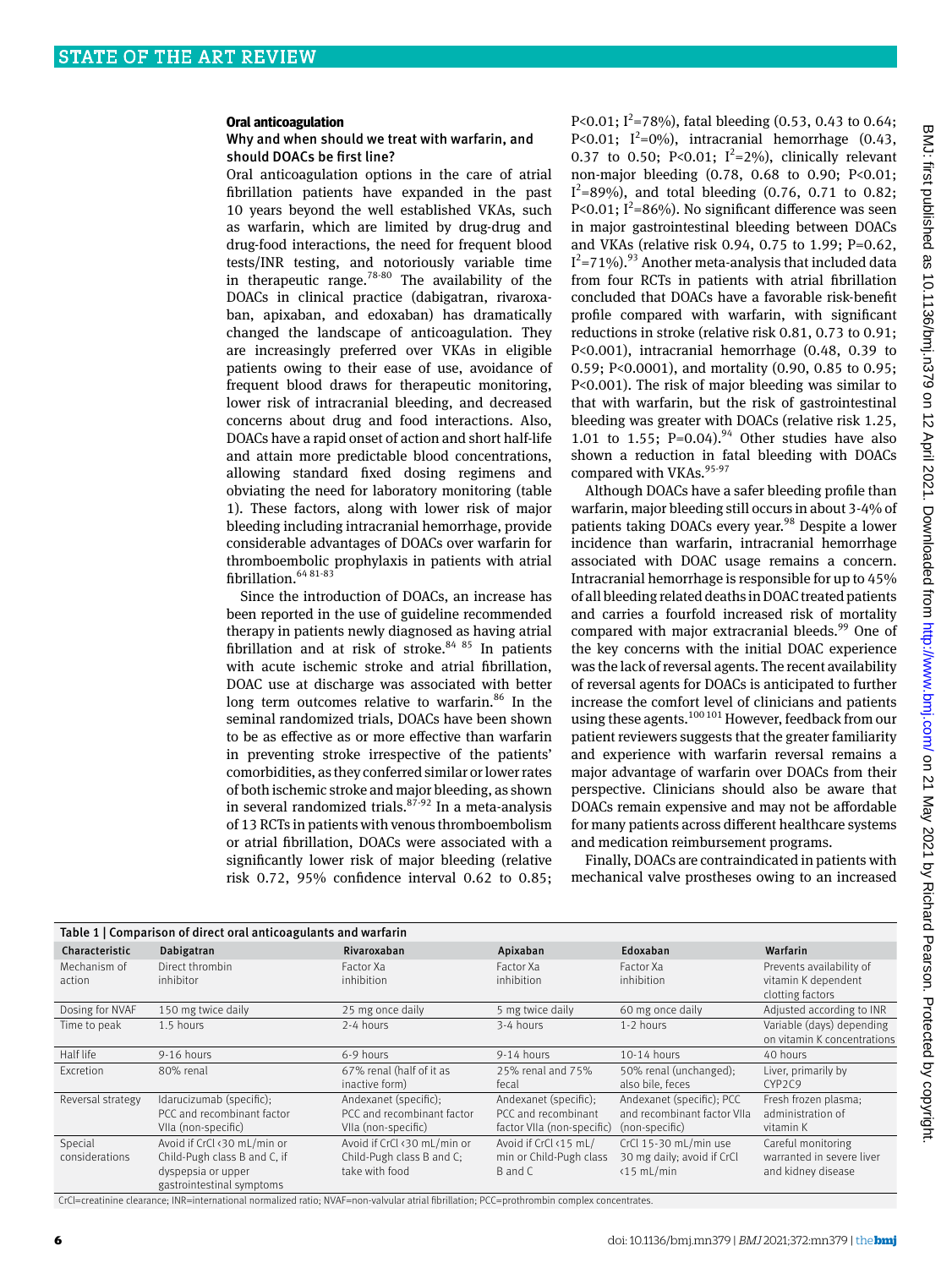risk of thrombosis. $102$  Even though very few patients with severe native valve disease and bioprosthetic valve prostheses were included in the DOAC trials, subsequent analyses have shown that DOACs are reasonable choices in these patients, except for those with severe rheumatic mitral stenosis.<sup>103</sup> Although the initial trials of these agents excluded patients with end stage renal disease on dialysis, the use of apixaban in clinical practice has shown reasonable safety and effectiveness in this patient population<sup>104</sup>; however, this is not the case for dabigatran and rivaroxaban.105 Emerging data also suggest that the DOACs are safe and effective in patients with atrial fibrillation and hypertrophic cardiomyopathy. $106$ 

#### Reasons to withhold or stop anticoagulation

Generally, most patients with atrial fibrillation should be treated with anticoagulation. Making the distinction between relative and absolute contraindications for anticoagulation can be challenging and controversial. $107-111$  Absolute contraindications to the use of anticoagulation therapy may include severe thrombocytopenia, recent trauma or surgery, recent hemorrhagic stroke, recent intracranial hemorrhage, intracranial masses, or decompensated liver disease.<sup>10 112 113</sup> Clinicians need to carefully assess each of these risks and weigh the risk of a life threatening bleed against the risk of disabling stroke when withholding anticoagulation.

Although not without controversy, percutaneous left atrial appendage occlusion with a Watchman device (Boston Scientific, St Paul, MN) is an alternate non-pharmacologic method of reducing embolic strokes in atrial fibrillation patients at high risk and with contraindications to long term anticoagulation. $114 115$  The premise of this approach is that most (>90%) thrombi related to atrial fibrillation are formed in the left atrial appendage. The landmark PROTECT-AF trial showed that left atrial appendage occlusion was non-inferior to warfarin for preventing the combined outcome of stroke, systemic embolism, and cardiovascular death (hazard ratio 0.40, 95% confidence interval 0.21 to 0.75; P=0.005) and all cause mortality (0.66, 0.45 to 0.98; P=0.04).<sup>116</sup> Subsequent randomized clinical trials, including the PREVAIL and the ASAP studies, as well as patient level meta-analyses reaffirmed the non-inferiority of left atrial appendage occlusion over warfarin in various clinical scenarios and regimens,117-119 but much of the benefit seems to be related to averted intracranial bleeds, rather the prevention of cardioembolic stroke.

Ongoing studies will evaluate the device in patients with absolute contraindications to anticoagulation or in comparison with the DOACs, which may have a more favorable bleeding profile in some patients. In addition to the now well established Watchman device, many other left atrial appendage occlusion devices are being evaluated in clinical trials and are expected to receive approval for routine clinical use soon. Surgical and minimally invasive thoracoscopic options for the exclusion of the left atrial appendage are also available.

#### Underuse of anticoagulants

The underuse of anticoagulation is an ongoing problem. In one study, fewer than half of eligible patients with a new diagnosis of atrial fibrillation were started on oral anticogulants.<sup>120</sup> Underuse of oral anticoagulation has also been shown to be highly prevalent among atrial fibrillation patients admitted with a stroke.<sup>121</sup> Despite the availability of convenient options for oral anticoagulation with the DOACs, its use has increased only modestly in recent years.122 Importantly, discontinuation of anticoagulation seems to be most common in patients at high risk of stroke, including older adults and women.

The reasons for such underuse of oral anticoagulation likely include healthcare, provider, and patient related factors. For example, the perceived balance of stroke versus bleeding risk and the priorities in care may be different from the perspective of the primary care provider who focuses on a simplified care model that minimizes polypharmacy compared with the neurologist who cares for patients with debilitating strokes. Patients' perspectives on oral anticoagulation, knowledge gaps, and even financial constraints likely also affect the rates of use. Educational interventions alone may not always translate to improvement of clinical outcomes. These interventions are most likely to be successful when they involve all pertinent stakeholders, including the patient's primary and specialty care clinicians and, most critically, the patients themselves.<sup>123 124</sup>

#### **Role of rhythm control**

For the patient presenting to the primary care clinic with a new diagnosis of atrial fibrillation, the first decision point hinges on whether to pursue a rhythm control or a rate control strategy (fig 3). Patients with ongoing atrial fibrillation at the time of initial evaluation, as confirmed by 12 lead electrocardiography, and with very slow or rapid ventricular rates (typically <40 bpm and >150 bpm), evidence of hemodynamic instability, severe symptoms, or decompensated heart failure should be referred to the emergency department for stabilization and possible electrical cardioversion. In case of unknown duration of atrial fibrillation, cardioversion should be preceded by transesophageal echocardiography to rule out intracardiac thrombus. Patients are required to be on anticoagulation for at least four weeks after electrical cardioversion to reduce the risk of thromboembolism.

Although the choice between rate and rhythm control has generally been considered not to have an effect on hard clinical outcomes, such as survival, $125$   $126$  rhythm control should be favored in the presence of significant atrial fibrillation related symptoms or presumed tachycardia induced cardiomyopathy.<sup>127</sup> A rhythm control approach may also be preferable in younger (<65 years) patients with paroxysmal atrial fibrillation, as rate control alone is likely to result in progression to longstanding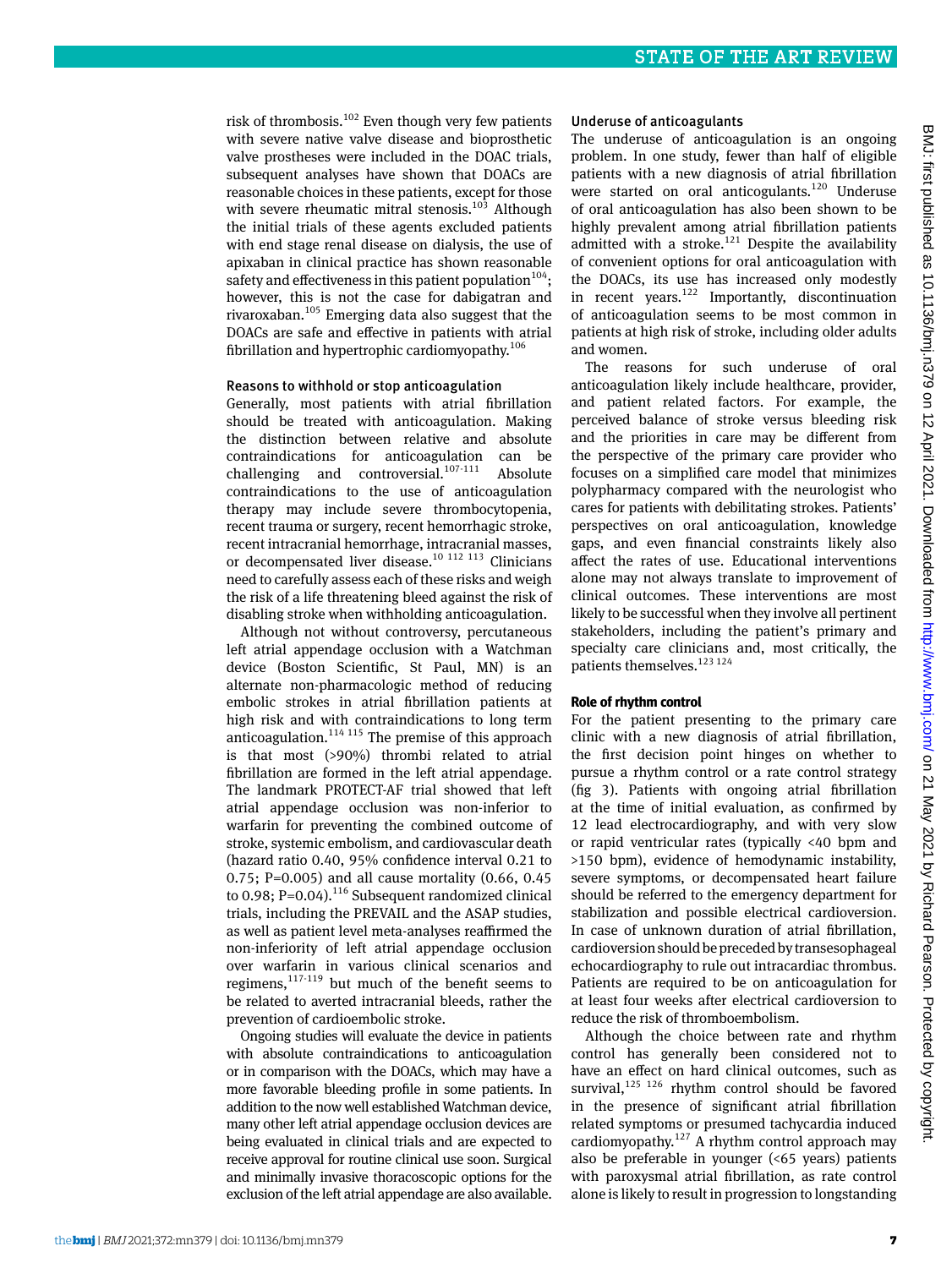

Fig 3 | Algorithm for management of initial and breakthrough atrial fibrillation (AF) episodes. AAD=antiarrhythmic drug; BB=β blocker; CCA=calcium channel antagonist; CHF=congestive heart failure; LAA=left atrial appendage; TEE=transesophageal echocardiography

persistent atrial fibrillation over a period of time, which will later be more difficult to control and carries a risk of development of tachycardia induced cardiomyopathy.<sup>128</sup> Young patients may be particularly prone to side effects from rate controlling agents, including fatigue, erectile dysfunction, or depression.<sup>129 130</sup>

If an early rhythm control strategy is chosen, an elective electrical or pharmacologic cardioversion may be performed shortly after diagnosis of atrial fibrillation. We acknowledge, however, that in some cases—for instance, if atrial fibrillation is incidentally detected in a patient with severe comorbidities—an initial rate control strategy may be reasonable. For subsequent episodes, the decision to pursue rate or rhythm control depends on the factors discussed above. The recently completed EAST-AFNET 4 trial provides contemporary evidence in support of an early rhythm control approach.<sup>131</sup> It randomized nearly 2800 patients to rhythm or rate control early after their initial diagnosis of atrial fibrillation (median time from diagnosis 36 days). Patients in the rhythm control group had a significantly lower incidence of a composite clinical endpoint, including cardiovascular death, stroke, or hospital admission for heart failure or acute coronary syndrome, compared with the rate control group (3.9 *v* 5.0 per 100 person years; hazard ratio 0.79, 95% confidence interval 0.66 to 0.94; P=0.005).

#### Rhythm control: antiarrhythmic drugs

Several antiarrhythmic drugs have been widely used for the past several decades as first line or second line approaches and often adjunctively with an ablation approach. Flecainide and propafenone (class Ic

antiarrhythmics<sup>132</sup>) are typically used in paroxysmal atrial fibrillation and can be used as a pill-in-pocket approach or as scheduled medications. These can typically be initiated in an outpatient setting. Class Ic drugs can have a proarrhythmic effect in the presence of structural heart disease, $133$  mainly myocardial scar, so their use is reserved for patients with structurally normal hearts. Class III antiarrhythmics such as sotalol and dofetilide can be used in both paroxysmal and persistent atrial fibrillation.<sup>134 135</sup> Their antiarrhythmic action is related to their effect on prolongation of myocardial repolarization. They have an expected effect on prolongation of the QTc interval, but when this effect is exaggerated they can provoke potentially fatal ventricular arrhythmias (such as torsades de pointes). Therefore, initiation of these drugs warrants admission to hospital for continuous rhythm monitoring and serial electrocardiograms for QTc interval monitoring for the first five or six doses. This practice may vary between different healthcare systems.

Amiodarone is the most effective antiarrhythmic. $136$ but owing to its toxicity profile it is reserved as a last resort option in patients who have not responded to or not tolerated other antiarrhythmic drugs or catheter ablation. $137$  The risk of cardiac, pulmonary, thyroid, liver, and ocular toxicities, among other toxicities, is time and dose dependent. Therefore, amiodarone should be avoided in younger patients. When necessary, it is prescribed at the lowest necessary dose, for the shortest time possible, and under close monitoring as discussed later in this review. Dronedarone is structurally and mechanistically similar to amiodarone but lacks the side effect profile of amiodarone. However, its lower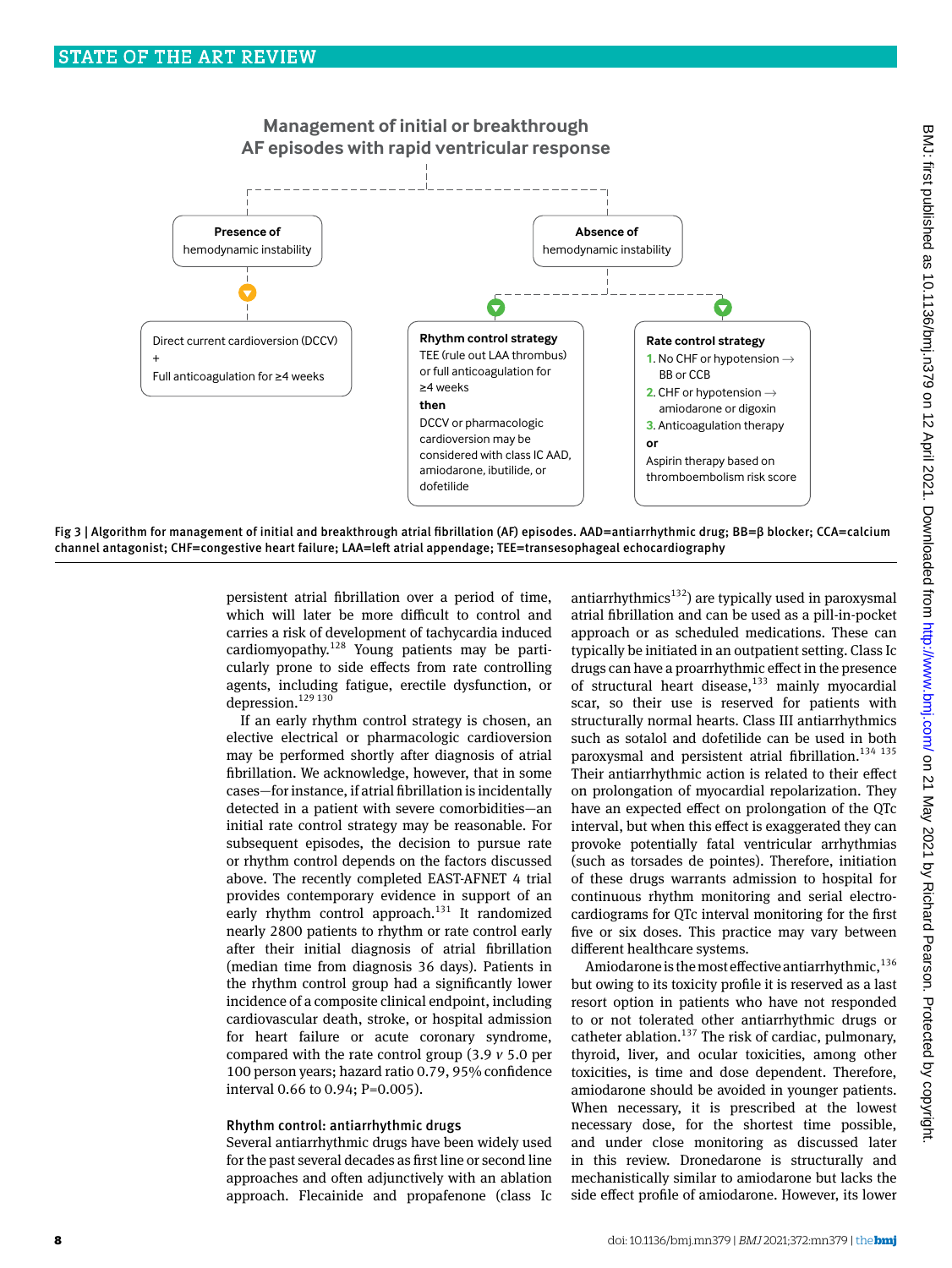effectiveness and other safety concerns have made it a less popular option in the current armamentarium for atrial fibrillation.

The choice of a specific anti-arrhythmic drug is tailored to the individual patient on the basis of their atrial fibrillation phenotype, goals of therapy, and cardiac and non-cardiac comorbidities. Given the complexities described above, shared decision making and guidance on the prescription of antiarrhythmic drugs should involve specialists and primary care physicians.

#### Rhythm control: role of catheter based interventions

The discovery of ectopic beats from the pulmonary veins triggering paroxysmal atrial fibrillation in humans led to the development of catheter based pulmonary vein isolation as an interventional strategy for the treatment of atrial fibrillation.<sup>138 139</sup> The 2014 AHA/ACC/HRS guideline for the treatment of atrial fibrillation places ablation as a class I option for the treatment of symptomatic drug refractory persistent atrial fibrillation, but ablation of paroxysmal atrial fibrillation before drug failure is a class IIa recommendation. $64$  The procedure is directed toward electrically isolating the atrial fibrillation triggers in the pulmonary veins along with supplementary modification of the atrial fibrillation substrate to prevent recurrence of atrial fibrillation and improve the outcomes of the procedure.<sup>140</sup>

Many studies have evaluated adjuvant ablation strategies to improve rhythm control outcomes in persistent atrial fibrillation, but results are mixed with some studies showing no additional benefit and other showing only marginal gains.<sup>141 142</sup> Ablation can be performed with thermal tissue injury with radiofrequency energy or tissue freezing with a cryoballoon, $143-145$  with similar success rates and safety profile.<sup>146-149</sup> Novel approaches including renal denervation through ablation of the renal sympathetic efferent and afferent nerves have been evaluated as a treatment for resistant hypertension and improving the success of atrial fibrillation ablation.<sup>150-152</sup>

Catheter ablation is effective in reducing the burden of both paroxysmal and persistent atrial fibrillation In the largest catheter ablation trial to date, the CABANA trial, which randomized 2204 patients with atrial fibrillation to catheter ablation or drug therapy, catheter ablation reduced recurrences of atrial fibrillation by 48% compared with antiarrhythmic drug therapy over five years of follow-up. In the trial, the patients in the catheter ablation group experienced significant reduction in both first recurrence of any symptomatic or asymptomatic atrial fibrillation (hazard ratio 0.52, 0.45 to 0.60; P<0.001) or first symptomatic-only atrial fibrillation (0.49, 0.39 to 0.61; P<0.001) at five years of follow-up.153 In the recent CIRCA-DOSE trial—in which 346 patients with drug refractory paroxysmal atrial fibrillation were randomized to contact force guided radiofrequency ablation  $(n=115)$ , four minute cryoballoon ablation  $(n=115)$ ,

or two minute cryoballoon ablation (n=116) catheter ablation with radiofrequency or cryoballoon resulted in freedom from atrial tachyarrhythmias in slightly more than half of patients, without a difference between ablation approaches (53.9%, 52.2%, and 51.7% with force guided radiofrequency ablation, four minute cryoballoon ablation, and two minute cryoballoon ablation, respectively;  $P=0.87$ ).<sup>154</sup> That reduced atrial fibrillation burden may translate to a lower risk of stroke and other hard outcomes for patients may seem intuitive, but the CABANA and other atrial fibrillation ablation trials have shown no clear reductions in endpoints such as stroke, death, cardiac arrest, or major bleeding with ablation compared with medical therapy.<sup>155 156</sup> However, the role for early rhythm control remains controversial. In contrast to CABANA, the EAST trial, discussed earlier in this review, showed a reduction in a composite of cardiovascular death, stroke, or hospital admission for heart failure or acute coronary syndrome with early rhythm control.<sup>131</sup> However, less than 10% of patients in this study underwent ablation as the initial rhythm control strategy. Although dedicated ablation trials such as RAAFT-1, RAAFT-2, and MANTRA-PAF have not, to date, shown such benefits with ablation alone,  $157-159$  they showed significant improvement in quality of life and reduction in recurrence of symptomatic atrial fibrillation and associated hospital admissions, suggesting its feasibility as a first line approach for treating patients with symptomatic atrial fibrillation.

#### **Integrated, primary care centered model of care**

Like many other chronic diseases, atrial fibrillation can be managed effectively in the primary care setting, often through engagement with specialty and support services. Among the most established models for integrated care are the thrombosis or anticoagulation clinics that are responsible for INR monitoring and dose adjustment of warfarin anticoagulation under the direction of or in collaboration with primary care. Although the role for these clinics may be diminished with the widespread adoption of DOACs, in some instances they remain a resource for collaborative atrial fibrillation care regarding medication safety more generally.<sup>160</sup>

Beyond anticoagulation, engagement of specialty cardiology or electrophysiology is often necessary. Common reasons for referral include failure of an initial rate control approach, frequent paroxysms of symptomatic atrial fibrillation, persistently elevated heart rate, or intolerance of rate controlling drugs. A first line rhythm control approach may be considered necessary in some patients, and these patients should be evaluated in specialty cardiology or electrophysiology clinics. Rhythm control, particularly with an ablation based approach, has shown consistent benefits in patients with pre-existing heart failure or presumed tachycardia induced cardiomyopathy at the time of presentation with atrial fibrillation.<sup>155</sup> <sup>161</sup> In addition, antiarrhythmic drugs may often be started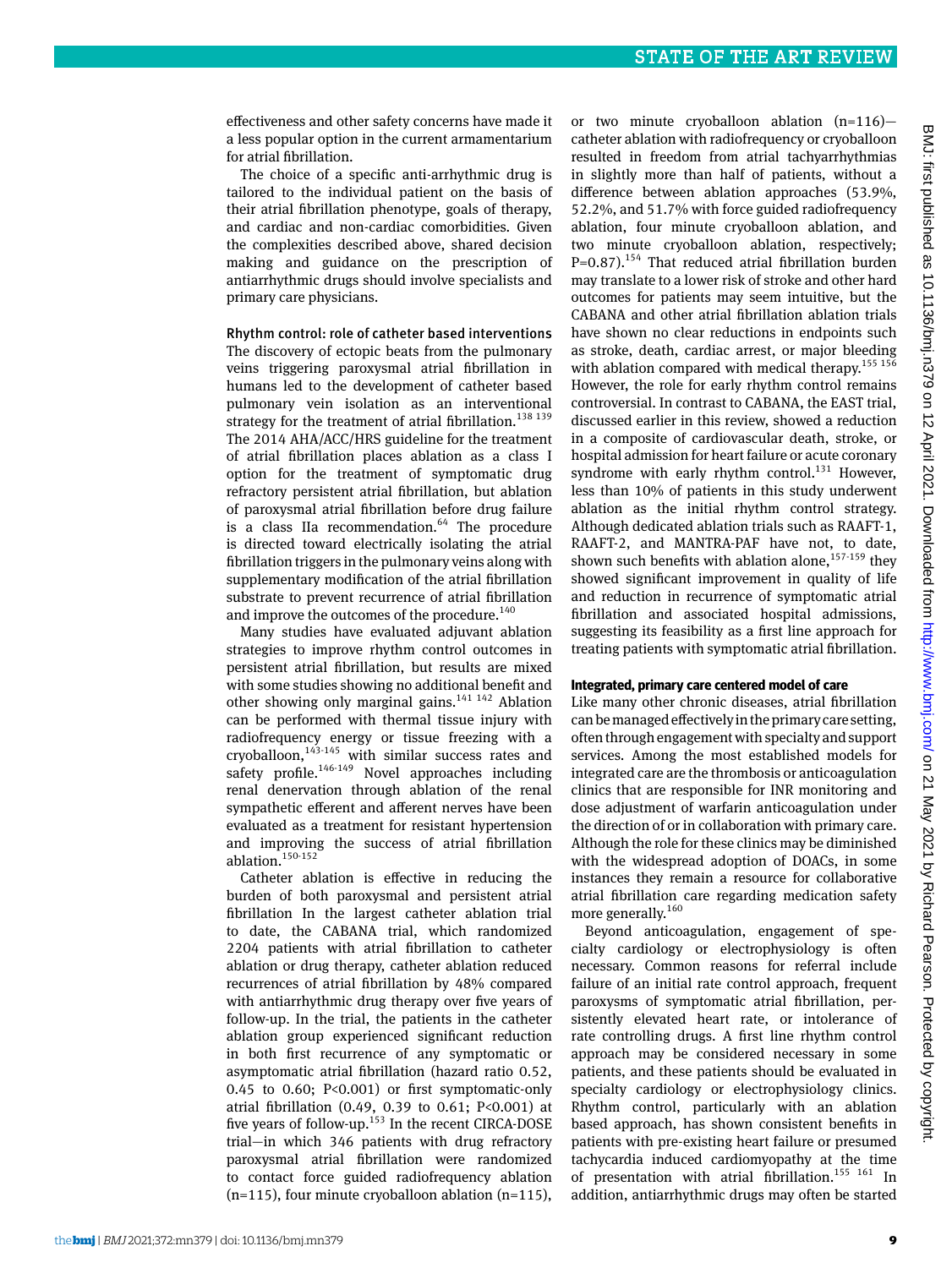under specialty care given the need for monitoring at initiation, presence of many drug-drug interactions, and risk of serious cardiac and non-cardiac toxicities. The timing of referral may be determined on a case by case basis, but some data suggest that early referral for consideration of rhythm control may be associated with improved long term control of atrial fibrillation.<sup>162</sup> Patients presenting with atrial fibrillation and thromboembolism or other high risk features, such as syncope, angina, or slow ventricular rate may also benefit from early specialty consultation and advanced therapies. Clinicians may consider specialty referral for the conditions and scenarios listed in box 1.

Although several subspecialists are involved in the care of most atrial fibrillation patients, the primary care setting is central in the longitudinal monitoring and follow-up. With easier access compared with subspecialty clinics, people with atrial fibrillation have a more direct path to primary care to report breakthrough symptoms and revise the treatment plan when necessary. To maximize convenience for patients, routine follow-up for atrial fibrillation may not always necessitate in-person visits. Both atrial fibrillation symptoms and rhythm can be monitored virtually with online patient questionnaires, smartwatch enabled rhythm monitoring, and ambulatory patch rhythm monitoring. The primary care clinician may also be the first contact for a patient experiencing an atrial fibrillation related complication, such as a neurologic event or heart failure decompensation.

An integrated system that facilitates quick interaction between patients, primary care clinicians, and specialized clinics can efficiently adjust the treatment plan to meet the patient's needs and streamline care (fig 4). In such a system, the primary care clinician can be compared to the quarterback coordinating a team including the cardiologist or electrophysiologist, the neurologist, the anticoagulation expert, and the sleep specialist, among others. Central to such a system are also trained nurses who can directly

#### Box 1: Indications for referral to specialty care

- • Initial rate control approach has failed or is not well tolerated
- First line rhythm control approach is being considered
- Pre-existing or newly diagnosed concomitant structural heart disease, such as moderate or severe valvular dysfunction, amyloidosis, hypertrophic cardiomyopathy, or congenital heart defect.
- • Suspicion of significant coronary artery disease based on clinical history or objective testing
- Recent syncope
- • Atrial fibrillation with slow ventricular rate (<40 bpm) or conversion pauses from atrial fibrillation to sinus rhythm exceeding 3 s or with associated symptoms
- • Stroke, transient ischemic attack, or peripheral embolism at the time of initial presentation
- • Young patients (<65 years of age) with new atrial fibrillation
- Complex anticoagulation decision making in atrial fibrillation patients at high risk of bleeding, such as those with cerebral amyloid angiopathy—consider left atrial appendage closure
- • Patient or clinician preference

liaise with the patient, provide education, and help them to interact with specialists and navigate the care system in a way that is minimally disruptive for the patient. In addition to promoting satisfaction among patients and clinicians, such models may reduce cardiovascular and all cause mortality.<sup>163</sup> 164 The 2016 European Society of Cardiology guidelines adopted and promoted a structured multidisciplinary approach to care as the recommended approach to management of atrial fibrillation.<sup>165</sup>

Monitoring and follow-up of atrial fibrillation should include ongoing assessment of the progress with lifestyle recommendations. Feedback from our atrial fibrillation patient reviewers suggests that treating clinicians sometimes place little emphasis on lifestyle counseling. The role of risk factor control, such as weight loss, cardiometabolic fitness, blood pressure reduction, and obstructive sleep apnea management has been well established in the past decade. Abstinence from alcohol was recently shown to reduce atrial fibrillation episodes among regular drinkers with atrial fibrillation in a randomized trial.<sup>166</sup> Patients actively engaged in comprehensive risk factor management programs have fewer atrial fibrillation related symptoms, higher quality of life scores, and improved rhythm control after catheter ablation.36 37 The unpredictable sustainability of these lifestyle interventions can challenge their long term effectiveness. Longitudinal engagement and reinforcement of their value is therefore important in the primary care setting.

For patients taking antiarrhythmic drugs, routine monitoring for adherence, efficacy, and toxicities is important. For sotalol and dofetilide, patients should undergo evaluation of the QTc interval and renal function every six months.<sup>64 167</sup> For patients on long term amiodarone, any opportunity should be taken for clinical screening for symptoms or signs of hepatic, thyroid, pulmonary, skin, and eye toxicities. Guidance on laboratory monitoring varies across practices, but hepatic and thyroid function should be assessed six months after drug initiation and every six to 12 months thereafter. Pulmonary function should be assessed annually. Patients should be referred for eye examination annually. Patients should also undergo electrocardiography at least annually to assess for sinoatrial or conduction system dysfunction related to amiodarone. Amiodarone also prolongs the QTc interval in most patients, but unlike other QT interval prolonging drugs, this effect is very rarely torsadogenic.<sup>64 168</sup>

Ongoing research continues to highlight the importance of a multifaceted approach that considers all of the above aspects in patients with atrial fibrillation. For example, in the recently proposed ABC pathway, the "A" criterion is fulfilled if the patient has a time in the therapeutic anticoagulation range of 70% or higher, the "B" criterion is fulfilled if the patient has two or fewer atrial fibrillation related symptoms, and the "C" criterion is fulfilled if the patient is properly managed for the concomitant comorbidities. Atrial fibrillation care in accordance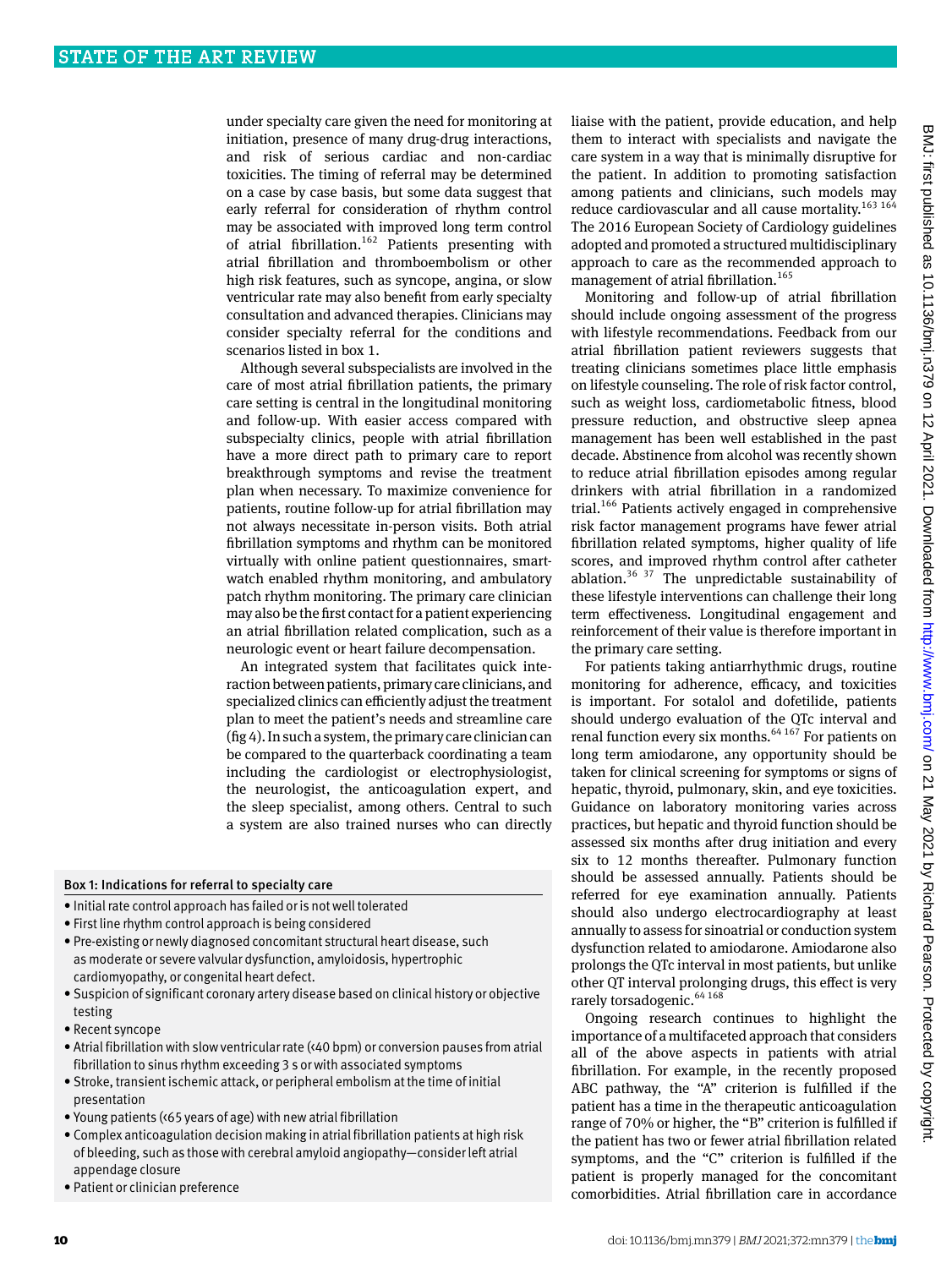

Fig 4 | Model for integration of primary and specialty/multidisciplinary care for atrial fibrillation. AV=atrioventricular; LAAO=left atrial appendage occlusion; RN=registered nurse

with this pathway was recently shown to be associated with 30-40% lower risk of the composite outcome of all cause hospital admission and death in a complex atrial fibrillation population.<sup>169</sup> The same ABC pathway was also recently evaluated in a randomized trial comparing integrated care based on a mobile atrial fibrillation application with usual care in patients with atrial fibrillation.<sup>170</sup> The rates of ischemic stroke/systemic thromboembolism, death, and readmission to hospital were lower with the ABC intervention compared with usual care (1.9% *v* 6.0%; hazard ratio 0.39, 0.22 to 0.67; P<0.001). Mobile technologies may facilitate multifaceted care for complex patients.

#### **Shared decision making with patients**

Patient centered care should promote shared decision making in difficult clinical scenarios. $171$ Patient centered care can be defined as "care that is respectful of and responsive to individual patient needs, values, and preferences" and that ensures "the patient's values guide all clinical decisions."<sup>172 173</sup> Discussions about anticoagulation, especially in older patients with increased risk of bleeding, can be complicated and time consuming.

The goals of atrial fibrillation care need to be established early in the disease course between patient and clinician. The key priority is the prevention of thromboembolism, and clinicians should ensure that patients are well informed and aware of the rationale for anticoagulation. A recent European survey of patients with atrial fibrillation showed that one in 10 patients thought that their anticoagulant would treat the arrhythmia rather than lower their risk of stroke.<sup>174</sup> In another survey in the US, almost two thirds of atrial fibrillation patients were not aware that atrial fibrillation is associated with an increased risk of stroke.<sup>175</sup> The frequent interactions and established relationship of trust between a patient and his or her primary care provider make primary care the ideal setting for such misconceptions to be tackled. In terms of arrhythmia control, this becomes a priority in patients with highly symptomatic atrial fibrillation and in those with heart failure related to their atrial fibrillation. Despite major advances in the treatment of atrial fibrillation, it has no cure. The goals of antiarrhythmic drugs and ablation procedures are to reduce symptoms and recurrences of atrial fibrillation rather than to cure atrial fibrillation; most patients will have recurrent arrhythmia even after any antiarrhythmic intervention. Realization of these limitations of current treatment modalities can help patients to better align their own goals and expectations and promote a lasting therapeutic interaction with their clinician.

#### **Guidelines**

Table 2 summarizes the major guideline recommendations from the American societies (AHA/ACC/HRS) as well as the European societies (the European Society of Cardiology, the European Association for Cardiothoracic Surgery, and the European Heart Rhythm Society). $64$  176 The table includes a summary of the recommendations on screening for atrial fibrillation, the threshold for starting of oral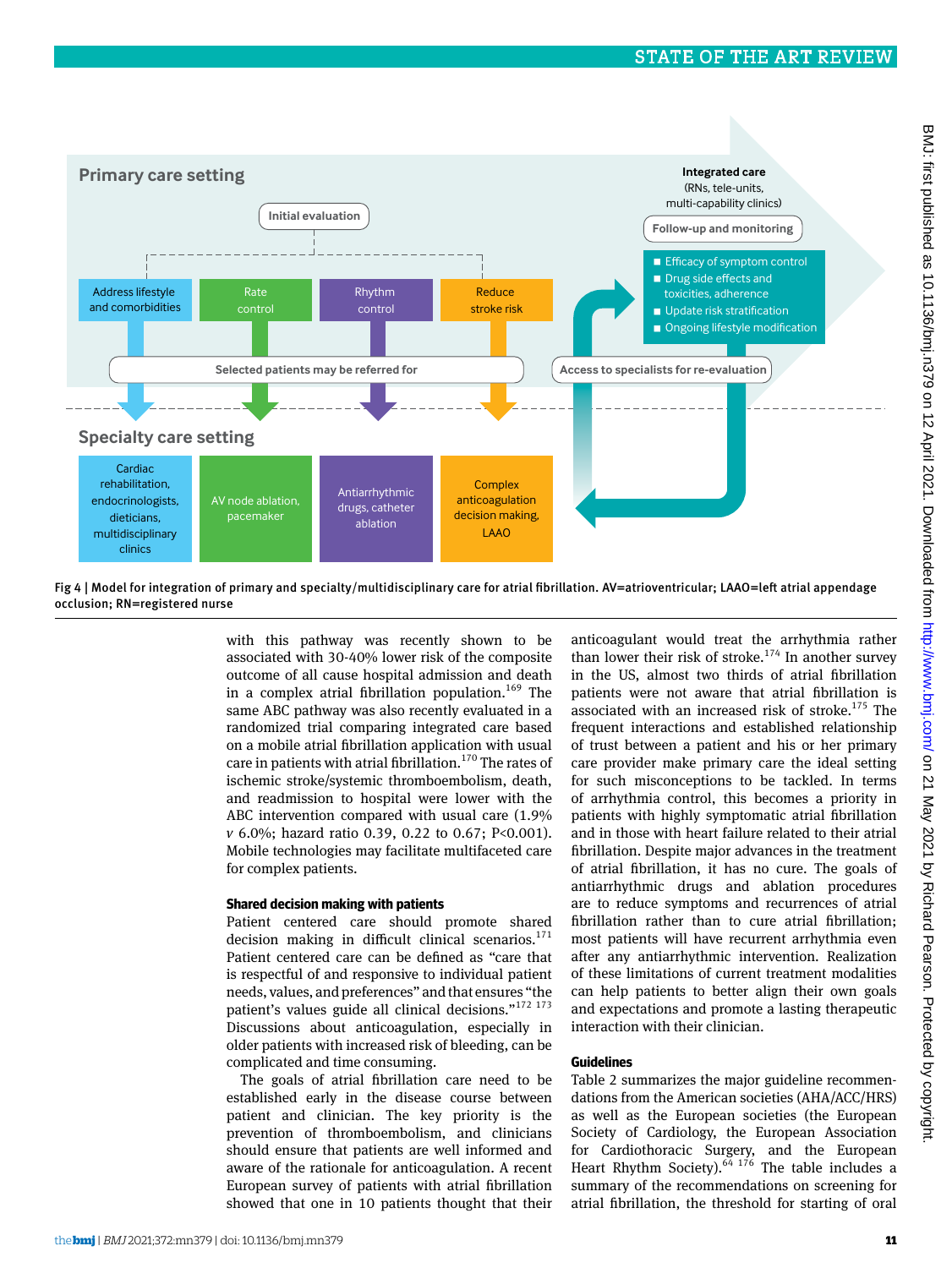|                                                                                                       |                                                                                                                                                                                       |                               | (AHA/ACC/HRS) and European Society of Cardiology/European Association for Cardiothoracic Surgery (ESC/EACTS) for management of atrial fibrillation (AF)                                                   |                                             |
|-------------------------------------------------------------------------------------------------------|---------------------------------------------------------------------------------------------------------------------------------------------------------------------------------------|-------------------------------|-----------------------------------------------------------------------------------------------------------------------------------------------------------------------------------------------------------|---------------------------------------------|
| Parameter                                                                                             | AHA/ACC/HRS                                                                                                                                                                           | COR (LOE)                     | <b>ESC/EHRS</b>                                                                                                                                                                                           | COR (LOE)                                   |
| Screening for silent AF and<br>device detected atrial high rate                                       | A "smart" worn or handheld wifi enabled device with<br>remote interpretation can be used for AF screening                                                                             | $Ila(B-R)$                    | Opportunistic screening for AF by pulse taking or ECG<br>rhythm strip is recommended in patients ≥65 years of age                                                                                         | $\mathsf{I}(\mathsf{B})$                    |
| episodes                                                                                              | Screening in patients with cryptogenic stroke and<br>inconclusive external ambulatory monitoring, implantation<br>of a cardiac monitor (loop recorder) is reasonable                  | $Ila(B-R)$                    | Systematic ECG screening should be considered to detect IIa (B)<br>AF in individuals aged $\geq$ 75 years or those at high risk of<br>stroke                                                              |                                             |
|                                                                                                       | AHREs detected on CIEDs should prompt further<br>evaluation to identify clinically relevant AF                                                                                        | $I(B-NR)$                     | CIEDs should be interrogated regularly for AHREs                                                                                                                                                          | $\mathsf{I}(\mathsf{B})$                    |
|                                                                                                       | Threshold duration of AHREs that warrants OAC is<br>unclear and decision to start OAC may be guided by<br>individual patient's stroke risk profile, bleeding risk,<br>and preferences | $I\vert b$ (C-EO)             | AF in screen positive cases is established only after<br>physician reviews single lead ECG recording of ≥30 s or<br>12 lead ECG. Physician to provide optimal management<br>of patients with confirmed AF | $\mathsf{I}(\mathsf{B})$                    |
| Threshold for starting OAC                                                                            | CHA2DS2-VASc score $\geq$ 2 in men or $\geq$ 3 in women: OAC I (A)<br>is recommended                                                                                                  |                               | CHA2DS2-VASc score ≥2 (male) or ≥3 (female): OAC is<br>recommended                                                                                                                                        | $\mathsf{I}(\mathsf{A})$                    |
|                                                                                                       | CHA2DS2-VASc score ≥1 in men or ≥2 in women: OAC IIb (C-LD)<br>should be considered                                                                                                   |                               | CHA2DS2-VASc score 1 (male) or 2 (female): OAC should<br>be considered                                                                                                                                    | lla(B)                                      |
|                                                                                                       |                                                                                                                                                                                       |                               | "Low stroke risk" patients with CHA2DS2-VASc<br>score 0 (male) or 1 (female) should NOT be offered<br>antithrombotic therapy                                                                              | $\mathsf{I}(\mathsf{A})$                    |
| Choice of anticoagulant                                                                               | DOACs are recommended over warfarin in DOAC<br>eligible patients*                                                                                                                     | $\mathsf{I}(\mathsf{A})$      | DOACs generally recommended as first line therapy for<br>OAC in preference to VKAs in DOAC eligible patients                                                                                              | $\mathsf{I}(\mathsf{A})$                    |
|                                                                                                       | Only warfarin recommended for NOAC ineligible<br>patientst                                                                                                                            | $\mathsf{I}(\mathsf{B})$      | DOACs are contraindicated in patients with prosthetic<br>mechanical valve and anticoagulation with VKAs is<br>needed                                                                                      | III(B)                                      |
|                                                                                                       | In AF patients, no role for antiplatelet agents in stroke III (A)<br>prophylaxis                                                                                                      |                               | Aspirin alone or in combination with clopidogrel is NOT<br>recommended for stroke prophylaxis in AF                                                                                                       | III(A)                                      |
| Treatment after PCI (dual versus<br>triple antithrombotic therapy)<br>in patients with increased risk | If triple antithrombotic therapy is required: clopidogrel IIa (B-NR)<br>is preferred over prasugrel                                                                                   |                               | Triple therapy with aspirin, clopidogrel, and an OAC<br>>1 week only when risk of stent thrombosis outweighs<br>bleeding risk, with total duration ≤1month                                                | lla(C)                                      |
| of stroke‡                                                                                            | Transition to double therapy (OAC and P2Y12<br>inhibitor) at 4-6 weeks may be considered                                                                                              | $Ila(B-R)$                    | After uncomplicated PCIS, early cessation $(\leq 1$ week)<br>of aspirin and continuation of dual therapy with OAC +<br>clopidogrel for up to 6 months (in CCS) and 12 months<br>(in ACS) is recommended   | $\mathsf{I}(\mathsf{B})$                    |
|                                                                                                       | Double therapy with clopidogrel and low dose<br>rivaroxaban 15 mg daily OR dabigatran 150 mg<br>twice daily is reasonable to reduce risk of bleeding<br>compared with triple therapy  | Ila (B-R)                     | In patients at high bleeding risk (HAS-BLED ≥3),<br>rivaroxaban 15 mg once daily or dabigatran 110 mg<br>twice daily for duration of concomitant single or DAPT, to<br>mitigate bleeding risk             | Ila(B)                                      |
|                                                                                                       | Double therapy with clopidogrel or ticagrelor and<br>dose adjusted VKA is reasonable to reduce risk of<br>bleeding compared with triple therapy                                       | $lla(B-R)$                    | In AF patients with indication for VKA in combination<br>with antiplatelet therapy, VKA dosing should be carefully<br>regulated with target INR of 2.0-2.5 and TTR >70%                                   | lla(B)                                      |
| Indications for catheter ablation:                                                                    |                                                                                                                                                                                       |                               |                                                                                                                                                                                                           |                                             |
| Symptomatic and refractory<br>or intolerant to ≥1 class I or III                                      | Recommended for paroxysmal AF<br>Reasonable for persistent AF                                                                                                                         | $\mathsf{I}(A)$<br>Ila (B-NR) | Recommended for paroxysmal AF<br>Recommended for persistent AF without major risk                                                                                                                         | $\mathsf{I}(A)$<br>$\mathsf{I}(\mathsf{A})$ |
| antiarrhythmic drug                                                                                   | May be reasonable for longstanding persistent AF                                                                                                                                      | $I\mathsf{I} b$ (C-LD)        | factors for AF recurrence<br>Recommended for persistent AF with major risk                                                                                                                                | $\mathsf{I}(\mathsf{B})$                    |
| Symptomatic AF before                                                                                 |                                                                                                                                                                                       |                               | factors for AF recurrence¶<br>Reasonable for paroxysmal AF                                                                                                                                                |                                             |
| initiation of antiarrhythmic<br>therapy with class I or III                                           | Reasonable for paroxysmal AF<br>Reasonable for persistent AF                                                                                                                          | $Ila(B-R)$<br>$lla (C-EO)$    | Reasonable for persistent AF without major risk factors for IIa (C)<br>AF recurrence¶                                                                                                                     | lla(B)                                      |
| antiarrhythmic drug                                                                                   | May be considered for longstanding<br>persistent AF                                                                                                                                   | $I\vert b$ (C-EO)             | Reasonable for paroxysmal and persistent AF after failure IIa (B)<br>of or intolerance to $\beta$ blocker treatment to improve<br>symptoms of AF recurrences                                              |                                             |
| Asymptomatic AF                                                                                       | May be considered in select patients with paroxysmal<br>AF                                                                                                                            | $I\mathsf{I}$ b (C-EO)        | Recommended as first line therapy to reverse left<br>ventricular dysfunction with tachycardia induced                                                                                                     | $\mathsf{I}(\mathsf{B})$                    |
|                                                                                                       | May be considered in select patients with persistent<br>AF                                                                                                                            | $I1b$ (C-EO)                  | cardiomyopathy is highly probable, independent of their<br>symptom status                                                                                                                                 |                                             |
| Heart failure                                                                                         | May be reasonable in symptomatic AF and HFrEF to<br>potentially lower mortality rate and reduce hospital<br>admission for HF                                                          | $I\mathsf{lb}$ $(B-R)$        | Reasonable in selected AF patients with HF with reduced<br>LVEF to improve survival and reduce HF hospital<br>admissions                                                                                  | $\text{IIa} \text{ (B)}$                    |
| Indications for LAAC:                                                                                 |                                                                                                                                                                                       |                               |                                                                                                                                                                                                           |                                             |
| Percutaneous closure                                                                                  | May be considered for stroke prevention in patients<br>with contraindications to long term OAC                                                                                        | $I\vert b$ (B-NR)             | May be considered for stroke prevention in patients with<br>AF and contraindications for long term OAC                                                                                                    | $I\mathsf{lb}(B)$                           |
| Surgical closure                                                                                      | Reasonable for AF patients undergoing cardiac surgery                                                                                                                                 | $I1b$ (B-NR)                  | Reasonable for AF patients undergoing cardiac surgery                                                                                                                                                     | $I_{\text{lb}}(C)$                          |

ACS=acute coronary syndrome; AHRE=atrial high rate events; CCS=chronic coronary syndrome; CIED=cardiac implantable electronic device (pacemaker or implanted cardioverter-defibrillator); COR=class of recommendation; DAPT=dual antiplatelet therapy; DOAC=direct oral anticoagulant; ECG=electrocardiography; HF=heart failure; HFrEF=heart failure with reduced left ventricular ejection fraction; INR=international normalized ratio; LAAC=left atrial appendage closure; LVEF=left ventricular ejection fraction; LOR=level of recommendation; OAC=oral anticoagulation; PCI=percutaneous coronary intervention; TTR=time in therapeutic range; VKA=vitamin K antagonist.

\*Dabigatran, rivaroxaban, apixaban, or edoxaban (DOACs) can be used in all patients with AF except those with moderate to severe mitral stenosis or mechanical heart valve for stroke prophylaxis.

†Patients with moderate to severe mitral stenosis or mechanical heart valve.

‡CHA2DS2-VASc risk score of ≥2.

§If risk of stent thrombosis is low or if concerns about bleeding risk prevail over concerns about risk of stent thrombosis, irrespective of type of stent used.

¶Significantly enlarged left atrial volume, advanced age, long AF duration, renal dysfunction, and other cardiovascular risk factors.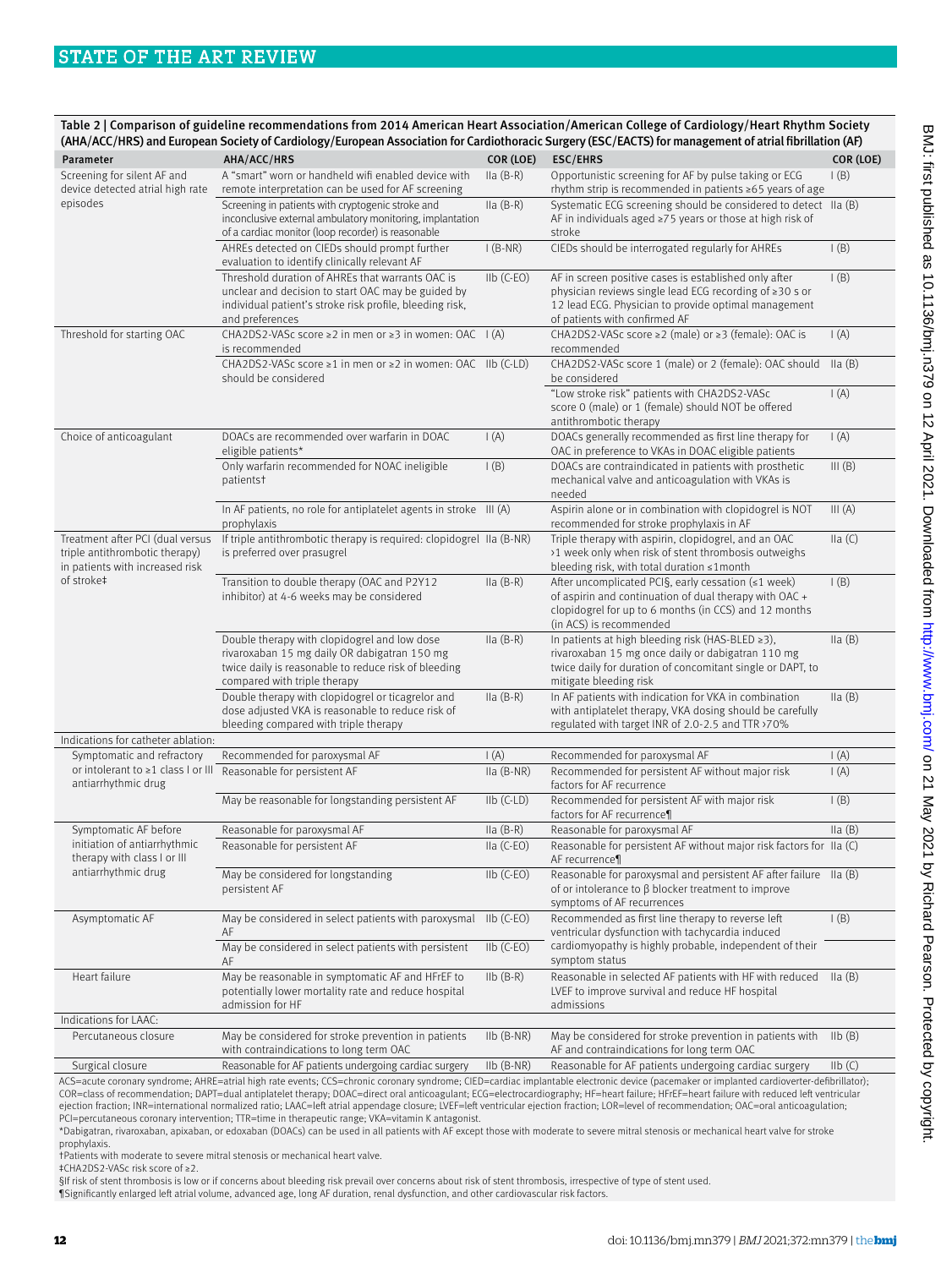anticoagulation, choice of anticoagulant, treatment after percutaneous coronary intervention (dual versus triple antithrombotic therapy), indications for catheter ablation for atrial fibrillation, and indications for left atrial appendage closure. General agreement exists between organizations for most recommendations. However, the European guidelines give slightly stronger recommendations than the US guideline for anticoagulation for intermediate risk patients (class Ia for patients with a CHA2DS2-VASc score of 1 (male) or 2 (female) versus a class Ib recommendation for CHA2DS2-VASc score ≥1 in men or ≥2 in women), for earlier de-escalation from triple to double therapy after percutaneous coronary intervention (class I recommendation for early cessation of aspirin and continuation of dual therapy following uncomplicated percutaneous coronary intervention versus a IIa recommendation for continued triple therapy for four to six weeks in the US guideline), and for catheter ablation in patients with persistent or longstanding persistent atrial fibrillation refractory to antiarrhythmic drugs (class I versus class IIa and IIb, respectively) or before antiarrhythmic drugs (class IIa versus IIb for longstanding persistent atrial fibrillation).

#### Emerging treatments

Although the landscape of antiarrhythmic drugs has not changed significantly in recent years, the field of catheter based ablation treatments for management of atrial fibrillation is rapidly evolving. The long term effectiveness of pulmonary vein isolation, the cornerstone of the ablative management of atrial fibrillation, is limited by the ability to generate transmural and durable atrial lesions. Achieving such lesions requires prolonged and high energy ablation that carries a risk of complications including pulmonary vein stenosis and damage to collateral structures (esophagus, phrenic nerve). A considerable amount of pre-clinical and early clinical data are being generated with the use of alternative catheter ablation energy types, such as pulsed field ablation (or electroporation). Pulsed field ablation has the potential advantage of tissue selectivity such that ablation energy results in desirable atrial myocardial injury, rather than collateral tissue damage. The first few published studies indicate favorable effectiveness and safety profile compared with conventional radiofrequency energy, $177 178$  but more data from larger and longer term multicenter studies are eagerly anticipated in the next one or two years. Eventually, ablation of atrial fibrillation may be achieved without an invasive catheter based approach, instead using technologies used in radiation oncology to deliver precise ablative radiation with stereotactic body radiation therapy. Early experience with ablation of ventricular arrhythmias has shown promise. $179$ 

#### **Conclusion**

The global burden of atrial fibrillation is rapidly increasing with our aging population and improved screening using wearable technology such as smartwatches. More studies may be needed to support the benefit of identifying and anticoagulating patients with atrial fibrillation detected through screening in preventing thromboembolic strokes. The availability of DOACs has significantly improved adherence to anticoagulation in patients with atrial fibrillation owing to their ease of use and improved safety. Although ablation of atrial fibrillation is recommended in patients with drug refractory symptoms, mounting data support increased

#### Research questions

- • How might clinicians screen targeted populations at risk for new or undetected atrial fibrillation in a way that is cost effective and minimally disruptive?
- • What is the optimal stroke prevention strategy in patients at high risk for bleeding who cannot tolerate oral anticoagulation (for instance, patients with cerebral amyloid angiopathy)?
- • Will novel and emerging ablation techniques improve the efficacy of atrial fibrillation catheter ablation for arrhythmia control and reduction of cardiovascular events?
- What is the best approach to the management of patients with atrial fibrillation detected incidentally by implanted cardiac devices (pacemakers or implantable cardioverter-defibrillators, for instance)?
- Can formal shared decision making processes improve atrial fibrillation care?

#### Patient involvement

We engaged a group of patient stakeholders (seven patients in total with one "lead" spokesperson) with atrial fibrillation to review and offer guidance on this manuscript. We identified these patients through the "Mayo Clinic Connect" platform, an online community in which patients can share their experiences and find support. An earlier draft of the manuscript was shared with the patient stakeholders for their review and feedback. Some of the main themes that emerged were:

- Striking data on common knowledge gaps, such as that atrial fibrillation is a risk factor for stroke and that anticoagulants do not treat the arrhythmia itself
- The critical role of primary care in coordinating the often complex problems that atrial fibrillation patients are faced with
- Implications of asymptomatic atrial fibrillation
- • Perspectives on the importance of widespread availability of and longstanding experience with anticoagulant reversal as a key factor in preferring warfarin over direct acting oral anticoagulants (DOACs)
- • Challenges with affordability of DOACs
- • Limited emphasis placed on lifestyle counseling by primary care clinicians and cardiologists caring for atrial fibrillation patients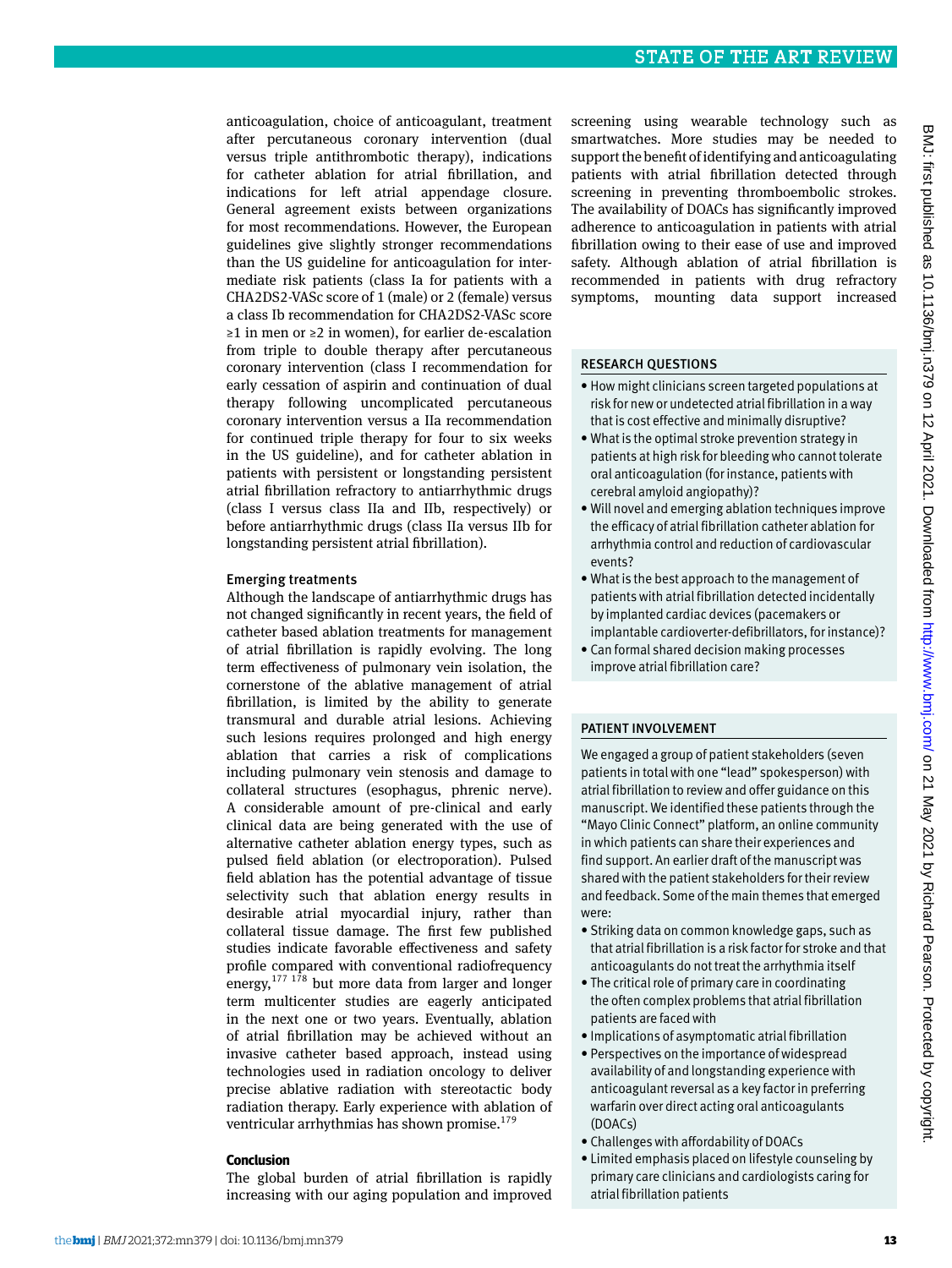success of the procedure with early intervention. With improved catheter designs and safety of existing atrial fibrillation ablation techniques, future studies may need to look at outcomes of early electrophysiological intervention in patients with asymptomatic screen detected atrial fibrillation as opposed to observation and rate control.

We thank the patient stakeholders (ML and MJ) and Mayo Clinic Connect for helping us to incorporate the patient's voice and perspective in the drafting and revision of this manuscript.

Contributors: SPP made substantial contributions to the design and initial drafting of the work (first complete draft), revising it critically for important intellectual content. KCS made substantial contributions to the conception or design of the work, revising it critically for important intellectual content. DRR, JGR, VM, and PAN made substantial contributions to the conception or design of the work, revising it critically for important intellectual content. All authors give final approval of the version to be published and are in agreement to be accountable for all aspects of the work in ensuring that questions related to the accuracy or integrity of any part of the work are appropriately investigated and resolved. PAN is the guarantor.

Competing interests: We have read and understood the BMJ policy on declaration of interests and declare the following interests: None.

Provenance and peer review: Commissioned; externally peer reviewed.

- 1 Chugh SS, Havmoeller R, Narayanan K, et al. Worldwide epidemiology of atrial fibrillation: a Global Burden of Disease 2010 Study. *Circulation* 2014;129:837-47. doi:10.1161/ CIRCULATIONAHA.113.005119
- 2 Lippi G, Sanchis-Gomar F, Cervellin G. Global epidemiology of atrial fibrillation: An increasing epidemic and public health challenge. *Int J Stroke* 2021;16:217-21. doi:10.1177/1747493019897870
- 3 Frost L, Vestergaard P, Mosekilde L, Mortensen LS. Trends in incidence and mortality in the hospital diagnosis of atrial fibrillation or flutter in Denmark, 1980-1999. *Int J Cardiol* 2005;103:78-84. doi:10.1016/j.ijcard.2004.08.024
- 4 Colilla S, Crow A, Petkun W, Singer DE, Simon T, Liu X. Estimates of current and future incidence and prevalence of atrial fibrillation in the U.S. adult population. *Am J Cardiol* 2013;112:1142-7. doi:10.1016/j.amjcard.2013.05.063
- 5 Piccini JP, Hammill BG, Sinner MF, et al. Incidence and prevalence of atrial fibrillation and associated mortality among Medicare beneficiaries, 1993-2007. *Circ Cardiovasc Qual Outcomes* 2012;5:85-93. doi:10.1161/ CIRCOUTCOMES.111.962688
- 6 Lloyd-Jones D, Adams RJ, Brown TM, et al, American Heart Association Statistics Committee and Stroke Statistics Subcommittee. Executive summary: heart disease and stroke statistics--2010 update: a report from the American Heart Association. *Circulation* 2010;121:948-54. doi:10.1161/CIRCULATIONAHA.109.192666
- Siontis KC, Gersh BJ, Killian JM, et al. Typical, atypical, and asymptomatic presentations of new-onset atrial fibrillation in the community: Characteristics and prognostic implications. *Heart Rhythm* 2016;13:1418-24. doi:10.1016/j.hrthm.2016.03.003
- 8 Boriani G, Laroche C, Diemberger I, et al. Asymptomatic atrial fibrillation: clinical correlates, management, and outcomes in the EORP-AF Pilot General Registry. *Am J Med* 2015;128:509-18.e2. doi:10.1016/j.amjmed.2014.11.026
- Kopecky SL, Gersh BJ, McGoon MD, et al. Lone atrial fibrillation in elderly persons: a marker for cardiovascular risk. *Arch Intern Med* 1999;159:1118-22. doi:10.1001/archinte.159.10.1118
- 10 Risk factors for stroke and efficacy of antithrombotic therapy in atrial fibrillation. Analysis of pooled data from five randomized controlled trials. *Arch Intern Med* 1994;154:1449-57. doi:10.1001/ archinte.1994.00420130036007
- 11 van Latum JC, Koudstaal PJ, Venables GS, van Gijn J, Kappelle LJ, Algra A, European Atrial Fibrillation Trial (EAFT) Study Group. Predictors of major vascular events in patients with a transient ischemic attack or minor ischemic stroke and with nonrheumatic atrial fibrillation. *Stroke* 1995;26:801-6. doi:10.1161/01.STR.26.5.801
- 12 Gage BF, Waterman AD, Shannon W, Boechler M, Rich MW, Radford MJ. Validation of clinical classification schemes for predicting stroke: results from the National Registry of Atrial Fibrillation. *JAMA* 2001;285:2864-70. doi:10.1001/jama.285.22.2864
- 13 Huizar JF, Ellenbogen KA, Tan AY, Kaszala K. Arrhythmia-Induced Cardiomyopathy: JACC State-of-the-Art Review. *J Am Coll Cardiol* 2019;73:2328-44. doi:10.1016/j.jacc.2019.02.045
- 14 Ott A, Breteler MM, de Bruyne MC, van Harskamp F, Grobbee DE, Hofman A. Atrial fibrillation and dementia in a populationbased study. The Rotterdam Study. *Stroke* 1997;28:316-21. doi:10.1161/01.STR.28.2.316
- 15 Andersson T, Magnuson A, Bryngelsson IL, et al. All-cause mortality in 272,186 patients hospitalized with incident atrial fibrillation 1995- 2008: a Swedish nationwide long-term case-control study. *Eur Heart J* 2013;34:1061-7. doi:10.1093/eurheartj/ehs469
- 16 Chung MK, Eckhardt LL, Chen LY, et al, American Heart Association Electrocardiography and Arrhythmias Committee and Exercise, Cardiac Rehabilitation, and Secondary Prevention Committee of the Council on Clinical Cardiology; Council on Arteriosclerosis, Thrombosis and Vascular Biology; Council on Cardiovascular and Stroke Nursing; and Council on Lifestyle and Cardiometabolic Health. Lifestyle and Risk Factor Modification for Reduction of Atrial Fibrillation: A Scientific Statement From the American Heart Association. *Circulation* 2020;141:e750-72. doi:10.1161/ CIR.0000000000000748
- 17 Psaty BM, Manolio TA, Kuller LH, et al. Incidence of and risk factors for atrial fibrillation in older adults. *Circulation* 1997;96:2455-61. doi:10.1161/01.CIR.96.7.2455
- 18 Go AS, Hylek EM, Phillips KA, et al. Prevalence of diagnosed atrial fibrillation in adults: national implications for rhythm management and stroke prevention: the AnTicoagulation and Risk Factors in Atrial Fibrillation (ATRIA) Study. *JAMA* 2001;285:2370-5. doi:10.1001/ jama.285.18.2370
- 19 Aronow WS, Ahn C, Gutstein H. Prevalence and incidence of cardiovascular disease in 1160 older men and 2464 older women in a long-term health care facility. *J Gerontol A Biol Sci Med Sci* 2002;57:M45-6. doi:10.1093/gerona/57.1.M45
- 20 Benjamin EJ, Levy D, Vaziri SM, D'Agostino RB, Belanger AJ, Wolf PA. Independent risk factors for atrial fibrillation in a population-based cohort. The Framingham Heart Study. *JAMA* 1994;271:840-4. doi:10.1001/jama.1994.03510350050036
- 21 Zoni-Berisso M, Lercari F, Carazza T, Domenicucci S. Epidemiology of atrial fibrillation: European perspective. *Clin Epidemiol* 2014;6:213- 20. doi:10.2147/CLEP.S47385
- 22 Nattel S, Burstein B, Dobrev D. Atrial remodeling and atrial fibrillation: mechanisms and implications. *Circ Arrhythm Electrophysiol* 2008;1:62-73. doi:10.1161/CIRCEP.107.754564
- 23 Huang HD, Darbar D. Genetic Risk Scores for Atrial Fibrillation: Do They Improve Risk Estimation?*Can J Cardiol* 2017;33:422-4. doi:10.1016/j.cjca.2016.12.006
- 24 Fox CS, Parise H, D'Agostino RBSr, et al. Parental atrial fibrillation as a risk factor for atrial fibrillation in offspring. *JAMA* 2004;291:2851-5. doi:10.1001/jama.291.23.2851
- 25 Marcus GM, Smith LM, Vittinghoff E, et al. A first-degree family history in lone atrial fibrillation patients. *Heart Rhythm* 2008;5:826-30. doi:10.1016/j.hrthm.2008.02.016
- 26 Page RL, Wilkinson WE, Clair WK, McCarthy EA, Pritchett EL. Asymptomatic arrhythmias in patients with symptomatic paroxysmal atrial fibrillation and paroxysmal supraventricular tachycardia. *Circulation* 1994;89:224-7. doi:10.1161/01.CIR.89.1.224
- 27 Silberbauer J, Veasey RA, Cheek E, Maddekar N, Sulke N. Electrophysiological characteristics associated with symptoms in pacemaker patients with paroxysmal atrial fibrillation. *J Interv Card Electrophysiol* 2009;26:31-40. doi:10.1007/s10840-009-9411-x
- 28 Chugh SS, Blackshear JL, Shen WK, Hammill SC, Gersh BJ. Epidemiology and natural history of atrial fibrillation: clinical implications. *J Am Coll Cardiol* 2001;37:371-8. doi:10.1016/S0735- 1097(00)01107-4
- 29 Wijffels MC, Kirchhof CJ, Dorland R, Allessie MA. Atrial fibrillation begets atrial fibrillation. A study in awake chronically instrumented goats. *Circulation* 1995;92:1954-68. doi:10.1161/01. CIR.92.7.1954
- 30 Al-Khatib SM, Wilkinson WE, Sanders LL, McCarthy EA, Pritchett EL. Observations on the transition from intermittent to permanent atrial fibrillation. *Am Heart J* 2000;140:142-5. doi:10.1067/ mhj.2000.107547
- 31 Jahangir A, Lee V, Friedman PA, et al. Long-term progression and outcomes with aging in patients with lone atrial fibrillation: a 30 year follow-up study. *Circulation* 2007;115:3050-6. doi:10.1161/ CIRCULATIONAHA.106.644484
- 32 Nattel S, Guasch E, Savelieva I, et al. Early management of atrial fibrillation to prevent cardiovascular complications. *Eur Heart J* 2014;35:1448-56. doi:10.1093/eurheartj/ehu028
- 33 Kirchhof P, Bax J, Blomstrom-Lundquist C, et al. Early and comprehensive management of atrial fibrillation: executive summary of the proceedings from the 2nd AFNET-EHRA consensus conference 'research perspectives in AF'. *Eur Heart J* 2009;30:2969-77c. doi:10.1093/eurheartj/ehp235
- 34 Huxley RR, Lopez FL, Folsom AR, et al. Absolute and attributable risks of atrial fibrillation in relation to optimal and borderline risk factors: the Atherosclerosis Risk in Communities (ARIC)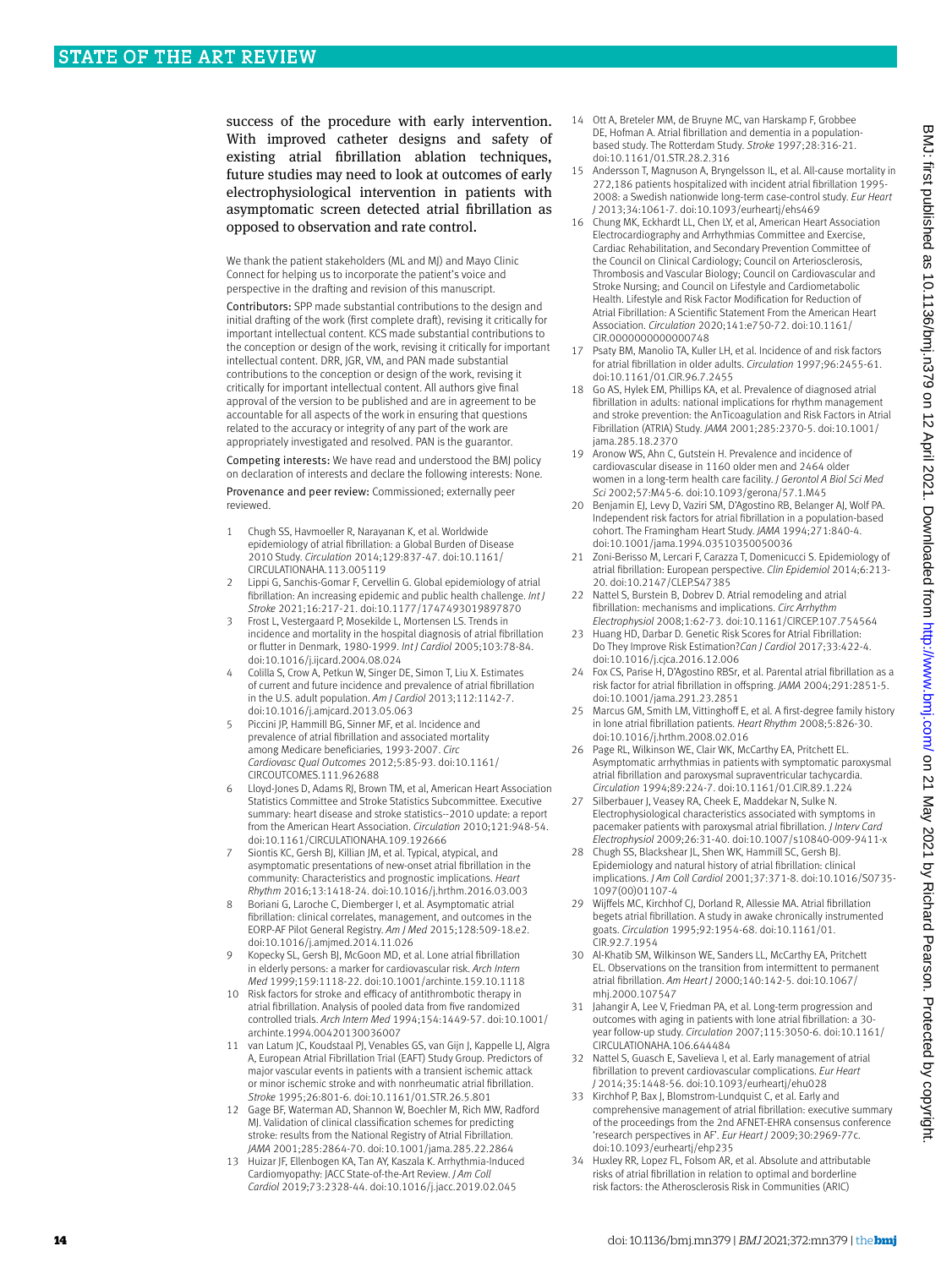study. *Circulation* 2011;123:1501-8. doi:10.1161/ CIRCULATIONAHA.110.009035

- 35 Lau DH, Schotten U, Mahajan R, et al. Novel mechanisms in the pathogenesis of atrial fibrillation: practical applications. *Eur Heart J* 2016;37:1573-81. doi:10.1093/eurheartj/ehv375
- 36 Middeldorp ME, Ariyaratnam J, Lau D, Sanders P. Lifestyle modifications for treatment of atrial fibrillation. *Heart* 2020;106:325- 32. doi:10.1136/heartjnl-2019-315327
- 37 Pathak RK, Middeldorp ME, Lau DH, et al. Aggressive risk factor reduction study for atrial fibrillation and implications for the outcome of ablation: the ARREST-AF cohort study. *J Am Coll Cardiol* 2014;64:2222-31. doi:10.1016/j.jacc.2014.09.028
- 38 Iwasaki YK, Kato T, Xiong F, et al. Atrial fibrillation promotion with long-term repetitive obstructive sleep apnea in a rat model. *J Am Coll Cardiol* 2014;64:2013-23. doi:10.1016/j.jacc.2014.05.077
- Abed HS, Samuel CS, Lau DH, et al. Obesity results in progressive atrial structural and electrical remodeling: implications for atrial fibrillation. *Heart Rhythm* 2013;10:90-100. doi:10.1016/j. hrthm.2012.08.043
- 40 Guasch E, Benito B, Qi X, et al. Atrial fibrillation promotion by endurance exercise: demonstration and mechanistic exploration in an animal model. *J Am Coll Cardiol* 2013;62:68-77. doi:10.1016/j. jacc.2013.01.091
- 41 Kerr CR, Humphries KH, Talajic M, et al. Progression to chronic atrial fibrillation after the initial diagnosis of paroxysmal atrial fibrillation: results from the Canadian Registry of Atrial Fibrillation. *Am Heart J* 2005;149:489-96. doi:10.1016/j.ahj.2004.09.053
- 42 de Vos CB, Pisters R, Nieuwlaat R, et al. Progression from paroxysmal to persistent atrial fibrillation clinical correlates and prognosis. *J Am Coll Cardiol* 2010;55:725-31. doi:10.1016/j.jacc.2009.11.040
- 43 King S, Fitzgerald A, Bartlett C, et al. The UK NSC recommendation on Atrial Fibrillation screening in adults. 2019. [https://legacyscreening.](https://legacyscreening.phe.org.uk/atrialfibrillation) [phe.org.uk/atrialfibrillation.](https://legacyscreening.phe.org.uk/atrialfibrillation)
- Attia ZI, Noseworthy PA, Lopez-Jimenez F, et al. An artificial intelligence-enabled ECG algorithm for the identification of patients with atrial fibrillation during sinus rhythm: a retrospective analysis of outcome prediction. *Lancet* 2019;394:861-7. doi:10.1016/S0140- 6736(19)31721-0
- 45 McHutchison JG, Lawitz EJ, Shiffman ML, et al, IDEAL Study Team. Peginterferon alfa-2b or alfa-2a with ribavirin for treatment of hepatitis C infection. *N Engl J Med* 2009;361:580-93. doi:10.1056/ NEJMoa0808010
- 46 Kirchhof P, Benussi S, Kotecha D, et al. [2016 ESC Guidelines for the management of atrial fibrillation developed in collaboration with EACTS]. *Kardiol Pol* 2016;74:1359-469. doi:10.5603/ KP.2016.0172
- 47 Brieger D, Amerena J, Attia J, et al, NHFA CSANZ Atrial Fibrillation Guideline Working Group. National Heart Foundation of Australia and the Cardiac Society of Australia and New Zealand: Australian Clinical Guidelines for the Diagnosis and Management of Atrial Fibrillation 2018. *Heart Lung Circ* 2018;27:1209-66. doi:10.1016/j. hlc.2018.06.1043
- 48 Joung B, Lee JM, Lee KH, et al, KHRS Atrial Fibrillation Guideline Working Group. 2018 Korean Guideline of Atrial Fibrillation Management. *Korean Circ J* 2018;48:1033-80. doi:10.4070/ kcj.2018.0339
- Gladstone DJ, Spring M, Dorian P, et al, EMBRACE Investigators and Coordinators. Atrial fibrillation in patients with cryptogenic stroke. *N Engl J Med* 2014;370:2467-77. doi:10.1056/NEJMoa1311376
- 50 Engdahl J, Holmén A, Rosenqvist M, Strömberg U. A prospective 5-year follow-up after population-based systematic screening for atrial fibrillation. *Europace* 2018;20(FI\_3):f306-11. doi:10.1093/ europace/euy045
- 51 Freedman B, Camm J, Calkins H, et al, AF-Screen Collaborators. Screening for Atrial Fibrillation: A Report of the AF-SCREEN International Collaboration. *Circulation* 2017;135:1851-67. doi:10.1161/CIRCULATIONAHA.116.026693
- 52 Fitzmaurice DA, Hobbs FD, Jowett S, et al. Screening versus routine practice in detection of atrial fibrillation in patients aged 65 or over: cluster randomised controlled trial. *BMJ* 2007;335:383. doi:10.1136/bmj.39280.660567.55
- 53 Svennberg E, Engdahl J, Al-Khalili F, Friberg L, Frykman V, Rosenqvist M. Mass Screening for Untreated Atrial Fibrillation: The STROKESTOP Study. *Circulation* 2015;131:2176-84. doi:10.1161/ CIRCULATIONAHA.114.014343
- 54 Halcox JPJ, Wareham K, Cardew A, et al. Assessment of Remote Heart Rhythm Sampling Using the AliveCor Heart Monitor to Screen for Atrial Fibrillation: The REHEARSE-AF Study. *Circulation* 2017;136:1784-94. doi:10.1161/ CIRCULATIONAHA.117.030583
- 55 Gladstone DJ, Spring M, Dorian P, et al, EMBRACE Investigators and Coordinators. Atrial fibrillation in patients with cryptogenic stroke. *N Engl J Med* 2014;370:2467-77. doi:10.1056/NEJMoa1311376
- 56 Lau CP, Siu CW, Yiu KH, Lee KL, Chan YH, Tse HF. Subclinical atrial fibrillation and stroke: insights from continuous monitoring by

implanted cardiac electronic devices. *Europace* 2015;17(Suppl 2):ii40-6. doi:10.1093/europace/euv235

- 57 Sanna T, Diener HC, Passman RS, et al, CRYSTAL AF Investigators. Cryptogenic stroke and underlying atrial fibrillation. *N Engl J Med* 2014;370:2478-86. doi:10.1056/NEJMoa1313600
- 58 Dörr M, Nohturfft V, Brasier N, et al. The WATCH AF Trial: SmartWATCHes for Detection of Atrial Fibrillation. *JACC Clin Electrophysiol* 2019;5:199-208. doi:10.1016/j.jacep.2018.10.006
- 59 Perez MV, Mahaffey KW, Hedlin H, et al, Apple Heart Study Investigators. Large-Scale Assessment of a Smartwatch to Identify Atrial Fibrillation. *N Engl J Med* 2019;381:1909-17. doi:10.1056/ NEJMoa1901183
- 60 Khurshid S, Healey JS, McIntyre WF, Lubitz SA. Population-Based Screening for Atrial Fibrillation. *Circ Res* 2020;127:143-54. doi:10.1161/CIRCRESAHA.120.316341
- 61 Jonas DE, Kahwati LC, Yun JDY, Middleton JC, Coker-Schwimmer M, Asher GN. Screening for Atrial Fibrillation With Electrocardiography: Evidence Report and Systematic Review for the US Preventive Services Task Force. *JAMA* 2018;320:485-98. doi:10.1001/ jama.2018.4190
- 62 Chen JY, Zhang AD, Lu HY, Guo J, Wang FF, Li ZC. CHADS2 versus CHA2DS2-VASc score in assessing the stroke and thromboembolism risk stratification in patients with atrial fibrillation: a systematic review and meta-analysis. *J Geriatr Cardiol* 2013;10:258-66.
- 63 Lip GY, Nieuwlaat R, Pisters R, Lane DA, Crijns HJ. Refining clinical risk stratification for predicting stroke and thromboembolism in atrial fibrillation using a novel risk factor-based approach: the euro heart survey on atrial fibrillation. *Chest* 2010;137:263-72. doi:10.1378/ chest.09-1584
- 64 January CT, Wann LS, Alpert JS, et al, American College of Cardiology/ American Heart Association Task Force on Practice Guidelines. 2014 AHA/ACC/HRS guideline for the management of patients with atrial fibrillation: a report of the American College of Cardiology/American Heart Association Task Force on Practice Guidelines and the Heart Rhythm Society. *J Am Coll Cardiol* 2014;64:e1-76. doi:10.1016/j. jacc.2014.03.022
- Olesen JB, Lip GY, Hansen ML, et al. Validation of risk stratification schemes for predicting stroke and thromboembolism in patients with atrial fibrillation: nationwide cohort study. *BMJ* 2011;342:d124. doi:10.1136/bmj.d124
- 0'Brien EC, Kim S, Hess PL, et al. Effect of the 2014 atrial fibrillation guideline revisions on the proportion of patients recommended for oral anticoagulation. *JAMA Intern Med* 2015;175:848-50. doi:10.1001/jamainternmed.2015.13
- Pisters R, Lane DA, Nieuwlaat R, de Vos CB, Crijns HJ, Lip GY. A novel user-friendly score (HAS-BLED) to assess 1-year risk of major bleeding in patients with atrial fibrillation: the Euro Heart Survey. *Chest* 2010;138:1093-100. doi:10.1378/chest.10-0134
- 68 Lip GYH, Banerjee A, Lagrenade I, Lane DA, Taillandier S, Fauchier L. Assessing the risk of bleeding in patients with atrial fibrillation: the Loire Valley Atrial Fibrillation project. *Circ Arrhythm Electrophysiol* 2012;5:941-8. doi:10.1161/CIRCEP.112.972869
- 69 Apostolakis S, Lane DA, Guo Y, Buller H, Lip GY. Performance of the HEMORR(2)HAGES, ATRIA, and HAS-BLED bleeding risk-prediction scores in patients with atrial fibrillation undergoing anticoagulation: the AMADEUS (evaluating the use of SR34006 compared to warfarin or acenocoumarol in patients with atrial fibrillation) study. *J Am Coll Cardiol* 2012;60:861-7. doi:10.1016/j.jacc.2012.06.019
- 70 Roldán V, Marín F, Fernández H, et al. Predictive value of the HAS-BLED and ATRIA bleeding scores for the risk of serious bleeding in a "real-world" population with atrial fibrillation receiving anticoagulant therapy. *Chest* 2013;143:179-84. doi:10.1378/chest.12-0608
- Smith JG, Wieloch M, Koul S, et al. Triple antithrombotic therapy following an acute coronary syndrome: prevalence, outcomes and prognostic utility of the HAS-BLED score. *EuroIntervention* 2012;8:672-8. doi:10.4244/EIJV8I6A105
- Omran H, Bauersachs R, Rübenacker S, Goss F, Hammerstingl C. The HAS-BLED score predicts bleedings during bridging of chronic oral anticoagulation. Results from the national multicentre BNK Online bRiDging REgistRy (BORDER). *Thromb Haemost* 2012;108:65-73. doi:10.1160/TH11-12-0827
- 73 Camm AJ, Lip GYH, De Caterina R, et al, ESC Committee for Practice Guidelines-CPG, Document Reviewers. 2012 focused update of the ESC Guidelines for the management of atrial fibrillation: an update of the 2010 ESC Guidelines for the management of atrial fibrillation- -developed with the special contribution of the European Heart Rhythm Association. *Europace* 2012;14:1385-413. doi:10.1093/ europace/eus305
- 74 DeSimone CV, Graff-Radford J, El-Harasis MA, Rabinstein AA, Asirvatham SJ, Holmes DRJr. Cerebral Amyloid Angiopathy: Diagnosis, Clinical Implications, and Management Strategies in Atrial Fibrillation. *J Am Coll Cardiol* 2017;70:1173-82. doi:10.1016/j. jacc.2017.07.724
- 75 Charidimou A, Imaizumi T, Moulin S, et al. Brain hemorrhage recurrence, small vessel disease type, and cerebral microbleeds: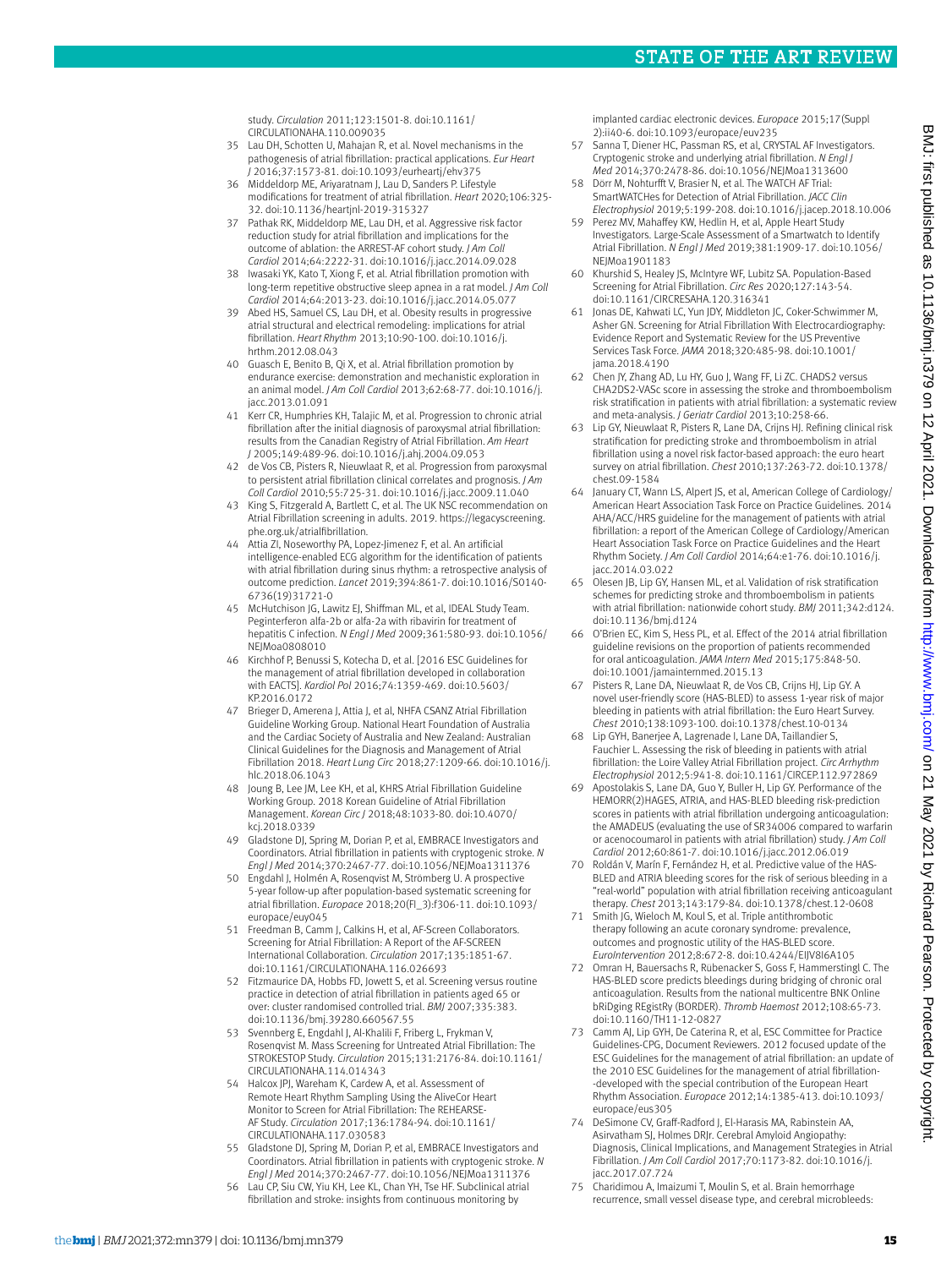A meta-analysis. *Neurology* 2017;89:820-9. doi:10.1212/ WNL.0000000000004259

- 76 Ward R, Ponamgi S, DeSimone CV, et al. Utility of HAS-BLED and CHA<sub>2</sub>DS<sub>2</sub>-VASc Scores Among Patients With Atrial Fibrillation and Imaging Evidence of Cerebral Amyloid Angiopathy. *Mayo Clin Proc* 2020;95:2090-8. doi:10.1016/j.mayocp.2020.03.034
- 77 Eckman MH, Rosand J, Knudsen KA, Singer DE, Greenberg SM. Can patients be anticoagulated after intracerebral hemorrhage? A decision analysis. *Stroke* 2003;34:1710-6. doi:10.1161/01. STR.0000078311.18928.16
- Pokorney SD, Simon DN, Thomas L, et al, Outcomes Registry for Better Informed Treatment of Atrial Fibrillation (ORBIT-AF) Investigators. Patients' time in therapeutic range on warfarin among US patients with atrial fibrillation: Results from ORBIT-AF registry. *Am Heart J* 2015;170:141-8, 148.e1. doi:10.1016/j.ahj.2015.03.017
- Zoubida TM, Fatima-Zohra I, Wafaa M, et al. Evaluation of Time in Therapeutic Range in Anticoagulated Patients with Venous Thromboembolism: A Single-Center, Retrospective, Observational Study. *Thromb Res* 2016;141:S31.
- van Walraven C, Jennings A, Oake N, Fergusson D, Forster AJ. Effect of study setting on anticoagulation control: a systematic review and metaregression. *Chest* 2006;129:1155-66. doi:10.1378/ chest.129.5.1155
- 81 Kearon C, Akl EA, Ornelas J, et al. Antithrombotic Therapy for VTE Disease: CHEST Guideline and Expert Panel Report. *Chest* 2016;149:315-52. doi:10.1016/j.chest.2015.11.026
- 82 Ziakas PD, Kourbeti IS, Poulou LS, Vlachogeorgos GS, Mylonakis E. Medicare part D prescribing for direct oral anticoagulants in the United States: Cost, use and the "rubber effect". *PLoS One* 2018;13:e0198674. doi:10.1371/journal.pone.0198674
- 83 Zhu J, Alexander GC, Nazarian S, Segal JB, Wu AW. Trends and Variation in Oral Anticoagulant Choice in Patients with Atrial Fibrillation, 2010-2017. *Pharmacotherapy* 2018;38:907-20. doi:10.1002/phar.2158
- 84 Camm AJ, Accetta G, Ambrosio G, et al, GARFIELD-AF Investigators. Evolving antithrombotic treatment patterns for patients with newly diagnosed atrial fibrillation. *Heart* 2017;103:307-14. doi:10.1136/ heartinl-2016-309832
- 85 Apenteng PN, Gao H, Hobbs FR, Fitzmaurice DA, UK GARFIELD-AF Investigators and GARFIELD-AF Steering Committee. Temporal trends in antithrombotic treatment of real-world UK patients with newly diagnosed atrial fibrillation: findings from the GARFIELD-AF registry. *BMJ Open* 2018;8:e018905. doi:10.1136/bmjopen-2017-018905
- 86 Xian Y, Xu H, O'Brien EC, et al. Clinical Effectiveness of Direct Oral Anticoagulants vs Warfarin in Older Patients With Atrial Fibrillation and Ischemic Stroke: Findings From the Patient-Centered Research Into Outcomes Stroke Patients Prefer and Effectiveness Research (PROSPER) Study. *JAMA Neurol* 2019;76:1192-202. doi:10.1001/ jamaneurol.2019.2099
- 87 Larsen TB, Skjøth F, Nielsen PB, Kjældgaard JN, Lip GY. Comparative effectiveness and safety of non-vitamin K antagonist oral anticoagulants and warfarin in patients with atrial fibrillation: propensity weighted nationwide cohort study. *BMJ* 2016;353:i3189. doi:10.1136/bmj.i3189
- 88 Connolly SJ, Ezekowitz MD, Yusuf S, et al, RE-LY Steering Committee and Investigators. Dabigatran versus warfarin in patients with atrial fibrillation. *N Engl J Med* 2009;361:1139-51. doi:10.1056/ NEJMoa0905561
- 89 Lip GY, Mitchell SA, Liu X, et al. Relative efficacy and safety of non-Vitamin K oral anticoagulants for non-valvular atrial fibrillation: Network meta-analysis comparing apixaban, dabigatran, rivaroxaban and edoxaban in three patient subgroups. *Int J Cardiol* 2016;204:88- 94. doi:10.1016/j.ijcard.2015.11.084
- 90 Giugliano RP, Ruff CT, Braunwald E, et al, ENGAGE AF-TIMI 48 Investigators. Edoxaban versus warfarin in patients with atrial fibrillation. *N Engl J Med* 2013;369:2093-104. doi:10.1056/ NEJMoa1310907
- 91 Patel MR, Mahaffey KW, Garg J, et al, ROCKET AF Investigators. Rivaroxaban versus warfarin in nonvalvular atrial fibrillation. *N Engl J Med* 2011;365:883-91. doi:10.1056/NEJMoa1009638
- 92 Granger CB, Alexander JH, McMurray JJ, et al, ARISTOTLE Committees and Investigators. Apixaban versus warfarin in patients with atrial fibrillation. *N Engl J Med* 2011;365:981-92. doi:10.1056/ NEJMoa1107039
- 93 Chai-Adisaksopha C, Crowther M, Isayama T, Lim W. The impact of bleeding complications in patients receiving target-specific oral anticoagulants: a systematic review and meta-analysis. *Blood* 2014;124:2450-8. doi:10.1182/blood-2014-07-590323
- Ruff CT, Giugliano RP, Braunwald E, et al. Comparison of the efficacy and safety of new oral anticoagulants with warfarin in patients with atrial fibrillation: a meta-analysis of randomised trials. *Lancet* 2014;383:955-62. doi:10.1016/S0140-6736(13)62343-0
- 95 Chai-Adisaksopha C, Hillis C, Isayama T, Lim W, Iorio A, Crowther M. Mortality outcomes in patients receiving direct oral anticoagulants: a

systematic review and meta-analysis of randomized controlled trials. *J Thromb Haemost* 2015;13:2012-20. doi:10.1111/jth.13139

- 96 Inohara T, Xian Y, Liang L, et al. Association of Intracerebral Hemorrhage Among Patients Taking Non-Vitamin K Antagonist vs Vitamin K Antagonist Oral Anticoagulants With In-Hospital Mortality. *JAMA* 2018;319:463-73. doi:10.1001/jama.2017.21917
- 97 Kakkos SK, Kirkilesis GL Tsolakis JA, Editor's Choice efficacy and safety of the new oral anticoagulants dabigatran, rivaroxaban, apixaban, and edoxaban in the treatment and secondary prevention of venous thromboembolism: a systematic review and meta-analysis of phase III trials. *Eur J Vasc Endovasc Surg* 2014;48:565-75. doi:10.1016/j.ejvs.2014.05.001
- 98 Raval AN, Cigarroa JE, Chung MK, et al, American Heart Association Clinical Pharmacology Subcommittee of the Acute Cardiac Care and General Cardiology Committee of the Council on Clinical Cardiology; Council on Cardiovascular Disease in the Young; and Council on Quality of Care and Outcomes Research. Management of Patients on Non-Vitamin K Antagonist Oral Anticoagulants in the Acute Care and Periprocedural Setting: A Scientific Statement From the American Heart Association. *Circulation* 2017;135:e604-33. doi:10.1161/ CIR.0000000000000477
- Wendelboe AM, Raskob GE. Global Burden of Thrombosis: Epidemiologic Aspects. *Circ Res* 2016;118:1340-7. doi:10.1161/ CIRCRESAHA.115.306841
- 100 Pollack CVJr, Reilly PA, Weitz JI. Dabigatran Reversal with Idarucizumab. *N Engl J Med* 2017;377:1691-2. doi:10.1056/ NEJMoa1707278
- 101 Connolly SJ, Gibson CM, Crowther M. Andexanet Alfa for Factor Xa Inhibitor Reversal. *N Engl J Med* 2016;375:2499-500. doi:10.1056/ NEJMoa1607887
- 102 Eikelboom JW, Connolly SJ, Brueckmann M, et al, RE-ALIGN Investigators. Dabigatran versus warfarin in patients with mechanical heart valves. *N Engl J Med* 2013;369:1206-14. doi:10.1056/ NEJMoa1300615
- 103 Siontis KC, Yao X, Gersh BJ, Noseworthy PA. Direct Oral Anticoagulants in Patients With Atrial Fibrillation and Valvular Heart Disease Other Than Significant Mitral Stenosis and Mechanical Valves: A Meta-Analysis. *Circulation* 2017;135:714-6. doi:10.1161/ CIRCULATIONAHA.116.026793
- 104 Siontis KC, Zhang X, Eckard A, et al. Outcomes Associated With Apixaban Use in Patients With End-Stage Kidney Disease and Atrial Fibrillation in the United States. *Circulation* 2018;138:1519-29. doi:10.1161/CIRCULATIONAHA.118.035418
- 105 Chan KE, Edelman ER, Wenger JB, Thadhani RI, Maddux FW. Dabigatran and rivaroxaban use in atrial fibrillation patients on hemodialysis. *Circulation* 2015;131:972-9. doi:10.1161/ CIRCULATIONAHA.114.014113
- 106 Noseworthy PA, Yao X, Shah ND, Gersh BJ. Stroke and Bleeding Risks in NOAC- and Warfarin-Treated Patients With Hypertrophic Cardiomyopathy and Atrial Fibrillation. *J Am Coll Cardiol* 2016;67:3020-1. doi:10.1016/j.jacc.2016.04.026
- 107 Flaker GC, McGowan DJ, Boechler M, Fortune G, Gage B. Underutilization of antithrombotic therapy in elderly rural patients with atrial fibrillation. *Am Heart J* 1999;137:307-12. doi:10.1053/ hj.1999.v137.91403
- 108 Smith NL, Psaty BM, Furberg CD, et al. Temporal trends in the use of anticoagulants among older adults with atrial fibrillation. *Arch Intern Med* 1999;159:1574-8. doi:10.1001/archinte.159.14.1574
- 109 Bradley BC, Perdue KS, Tisdel KA, Gilligan DM. Frequency of anticoagulation for atrial fibrillation and reasons for its non-use at a Veterans Affairs medical center. *Am J Cardiol* 2000;85:568-72. doi:10.1016/S0002-9149(99)00813-9
- 110 Kalra L, Yu G, Perez I, Lakhani A, Donaldson N. Prospective cohort study to determine if trial efficacy of anticoagulation for stroke prevention in atrial fibrillation translates into clinical effectiveness. *BMJ* 2000;320:1236-9. doi:10.1136/bmj.320.7244.1236
- 111 Kakkar AK, Mueller I, Bassand JP, et al, GARFIELD Registry Investigators. Risk profiles and antithrombotic treatment of patients newly diagnosed with atrial fibrillation at risk of stroke: perspectives from the international, observational, prospective GARFIELD registry. *PLoS One* 2013;8:e63479. doi:10.1371/journal.pone.0063479
- 112 Hart RG, Pearce LA, Aguilar MI. Meta-analysis: antithrombotic therapy to prevent stroke in patients who have nonvalvular atrial fibrillation. *Ann Intern Med* 2007;146:857-67. doi:10.7326/0003-4819-146- 12-200706190-00007
- 113 Hart RG, Benavente O, McBride R, Pearce LA. Antithrombotic therapy to prevent stroke in patients with atrial fibrillation: a meta-analysis. *Ann Intern Med* 1999;131:492-501. doi:10.7326/0003-4819-131- 7-199910050-00003
- 114 Holmes DR, Reddy VY, Turi ZG, et al, PROTECT AF Investigators. Percutaneous closure of the left atrial appendage versus warfarin therapy for prevention of stroke in patients with atrial fibrillation: a randomised non-inferiority trial. *Lancet* 2009;374:534-42. doi:10.1016/S0140-6736(09)61343-X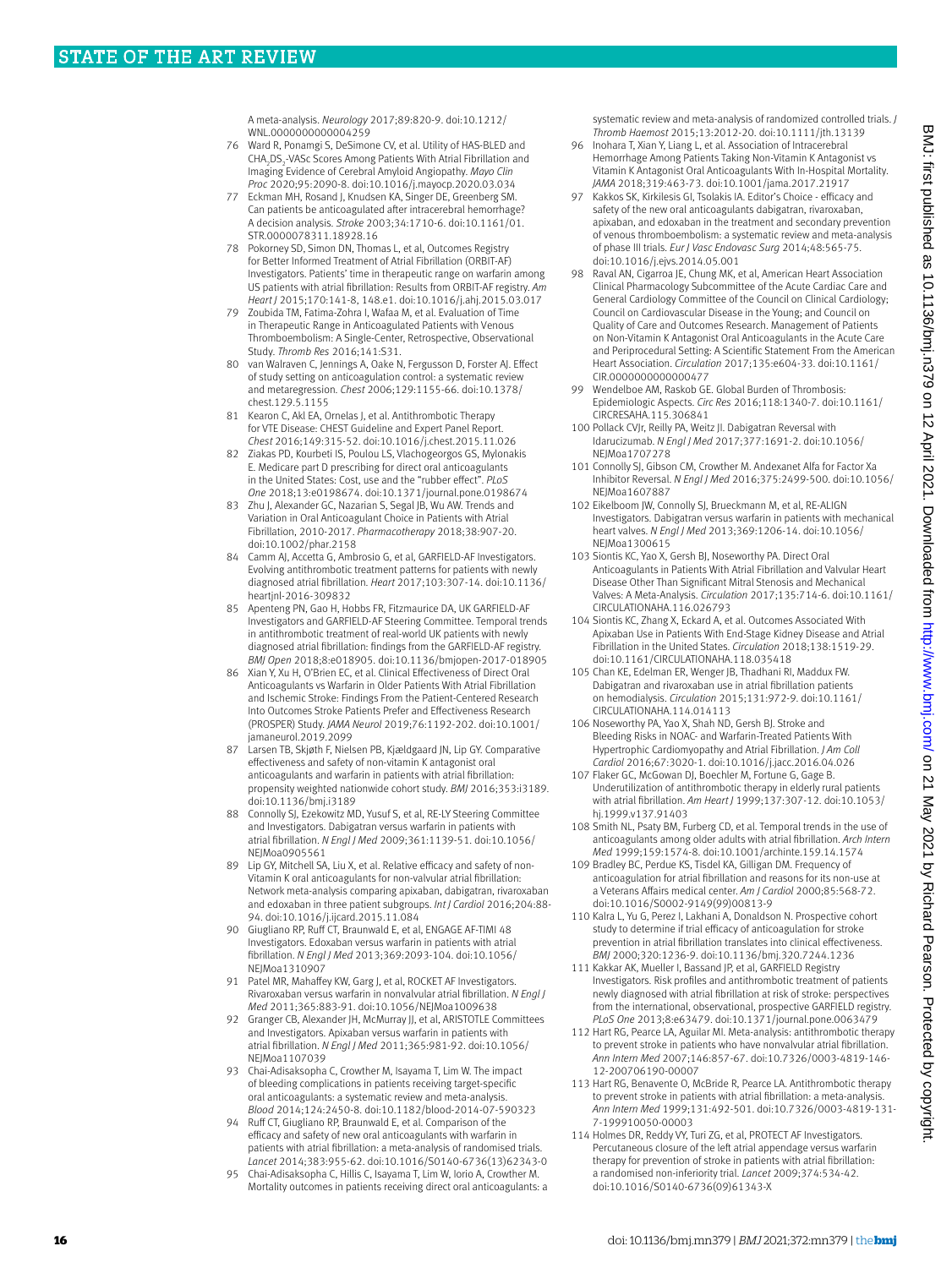- 115 Holmes DRIr, Kar S, Price MJ, et al. Prospective randomized evaluation of the Watchman Left Atrial Appendage Closure device in patients with atrial fibrillation versus long-term warfarin therapy: the PREVAIL trial. *J Am Coll Cardiol* 2014;64:1-12. doi:10.1016/j. jacc.2014.04.029
- 116 Reddy VY, Sievert H, Halperin J, et al, PROTECT AF Steering Committee and Investigators. Percutaneous left atrial appendage closure vs warfarin for atrial fibrillation: a randomized clinical trial. *JAMA* 2014;312:1988-98. doi:10.1001/jama.2014.15192
- 117 Reddy VY, Gibson DN, Kar S, et al. Post-approval U.S. experience with left atrial appendage closure for stroke prevention in atrial fibrillation. *J Am Coll Cardiol* 2017;69:253-61. doi:10.1016/j.jacc.2016.10.010
- 118 Reddy VY, Möbius-Winkler S, Miller MA, et al. Left atrial appendage closure with the Watchman device in patients with a contraindication for oral anticoagulation: the ASAP study (ASA Plavix Feasibility Study With Watchman Left Atrial Appendage Closure Technology). *J Am Coll Cardiol* 2013;61:2551-6. doi:10.1016/j.jacc.2013.03.035
- 119 Holmes DRJr, Doshi SK, Kar S, et al. Left atrial appendage closure as an alternative to warfarin for stroke prevention in atrial fibrillation: a patient-level meta-analysis. *J Am Coll Cardiol* 2015;65:2614-23. doi:10.1016/j.jacc.2015.04.025
- 120 Piazza G, Karipineni N, Goldberg HS, Jenkins KL, Goldhaber SZ. Underutilization of Anticoagulation for Stroke Prevention in Atrial Fibrillation. *J Am Coll Cardiol* 2016;67:2444-6. doi:10.1016/j. jacc.2016.03.515
- 121 Xian Y, O'Brien EC, Liang L, et al. Association of Preceding Antithrombotic Treatment With Acute Ischemic Stroke Severity and In-Hospital Outcomes Among Patients With Atrial Fibrillation. *JAMA* 2017;317:1057-67. doi:10.1001/jama.2017.1371
- 122 Yao X, Abraham NS, Alexander GC, et al. Effect of Adherence to Oral Anticoagulants on Risk of Stroke and Major Bleeding Among Patients With Atrial Fibrillation. *J Am Heart Assoc* 2016;5:e003074. doi:10.1161/JAHA.115.003074
- 123 Siontis KC, Montori VM, Noseworthy PA. Multimodal Interventions to Increase Anticoagulant Utilization in Atrial Fibrillation: Futile Without Patient Engagement?*Circ Cardiovasc Qual Outcomes* 2020;13:e006418. doi:10.1161/ CIRCOUTCOMES.120.006418
- 124 Paquette M, Witt DM, Holbrook A, et al. A systematic review and meta-analysis of supplemental education in patients treated with oral anticoagulation. *Blood Adv* 2019;3:1638-46. doi:10.1182/ bloodadvances.2019000067
- 125 Hohnloser SH, Kuck KH, Lilienthal J. Rhythm or rate control in atrial fibrillation--Pharmacological Intervention in Atrial Fibrillation (PIAF): a randomised trial. *Lancet* 2000;356:1789-94. doi:10.1016/S0140- 6736(00)03230-X
- 126 Wyse DG, Waldo AL, DiMarco JP, et al, Atrial Fibrillation Follow-up Investigation of Rhythm Management (AFFIRM) Investigators. A comparison of rate control and rhythm control in patients with atrial fibrillation. *N Engl J Med* 2002;347:1825-33. doi:10.1056/ NEIMoa021328
- 127 Prabhu S, Taylor AJ, Costello BT, et al. Catheter Ablation Versus Medical Rate Control in Atrial Fibrillation and Systolic Dysfunction: The CAMERA-MRI Study. *J Am Coll Cardiol* 2017;70:1949-61. doi:10.1016/j.jacc.2017.08.041
- 128 Gopinathannair R, Etheridge SP, Marchlinski FE, Spinale FG, Lakkireddy D, Olshansky B. Arrhythmia-Induced Cardiomyopathies: Mechanisms, Recognition, and Management. *J Am Coll Cardiol* 2015;66:1714-28. doi:10.1016/j.jacc.2015.08.038
- 129 Erdmann E. Safety and tolerability of beta-blockers: prejudices & reality. *Indian Heart J* 2010;62:132-5.
- 130 Kerr C, Boone J, Connolly S, et al. Follow-up of atrial fibrillation: The initial experience of the Canadian Registry of Atrial Fibrillation. *Eur Heart J* 1996;17(Suppl C):48-51. doi:10.1093/eurheartj/17. suppl\_C.48
- 131 Kirchhof P, Camm AJ, Goette A, et al, EAST-AFNET 4 Trial Investigators. Early Rhythm-Control Therapy in Patients with Atrial Fibrillation. *N Engl J Med* 2020;383:1305-16. doi:10.1056/NEJMoa2019422
- 132 Chimienti M, Cullen MTJr, Casadei G. Safety of long-term flecainide and propafenone in the management of patients with symptomatic paroxysmal atrial fibrillation: report from the Flecainide and Propafenone Italian Study Investigators. *Am J Cardiol* 1996;77:60A-75A. doi:10.1016/S0002-9149(97)89119-9
- 133 Echt DS, Liebson PR, Mitchell LB, et al. Mortality and morbidity in patients receiving encainide, flecainide, or placebo. The Cardiac Arrhythmia Suppression Trial. *N Engl J Med* 1991;324:781-8. doi:10.1056/NEJM199103213241201
- 134 Benditt DG, Williams JH, Jin J, et al. Maintenance of sinus rhythm with oral d,l-sotalol therapy in patients with symptomatic atrial fibrillation and/or atrial flutter. d,l-Sotalol Atrial Fibrillation/Flutter Study Group. *Am J Cardiol* 1999;84:270-7. doi:10.1016/S0002- 9149(99)00275-1
- 135 Singh S, Zoble RG, Yellen L, et al. Efficacy and safety of oral dofetilide in converting to and maintaining sinus rhythm in patients with

chronic atrial fibrillation or atrial flutter: the symptomatic atrial fibrillation investigative research on dofetilide (SAFIRE-D) study. *Circulation* 2000;102:2385-90. doi:10.1161/01.CIR.102.19.2385

- 136 Roy D, Talajic M, Dorian P, et al, Canadian Trial of Atrial Fibrillation Investigators. Amiodarone to prevent recurrence of atrial fibrillation. *N Engl J Med* 2000;342:913-20. doi:10.1056/ NEJM200003303421302
- 137 Goldschlager N, Epstein AE, Naccarelli G, Olshansky B, Singh B. Practical guidelines for clinicians who treat patients with amiodarone. Practice Guidelines Subcommittee, North American Society of Pacing and Electrophysiology. *Arch Intern Med* 2000;160:1741-8. doi:10.1001/archinte.160.12.1741
- 138 Jaïs P, Haïssaguerre M, Shah DC, et al. A focal source of atrial fibrillation treated by discrete radiofrequency ablation. *Circulation* 1997;95:572-6. doi:10.1161/01.CIR.95.3.572
- 139 Haïssaguerre M, Jaïs P, Shah DC, et al. Spontaneous initiation of atrial fibrillation by ectopic beats originating in the pulmonary veins. *N Engl J Med* 1998;339:659-66. doi:10.1056/NEJM199809033391003
- 140 Calkins H, Kuck KH, Cappato R, et al, Heart Rhythm Society Task Force on Catheter and Surgical Ablation of Atrial Fibrillation. 2012 HRS/EHRA/ECAS expert consensus statement on catheter and surgical ablation of atrial fibrillation: recommendations for patient selection, procedural techniques, patient management and followup, definitions, endpoints, and research trial design: a report of the Heart Rhythm Society (HRS) Task Force on Catheter and Surgical Ablation of Atrial Fibrillation. Developed in partnership with the European Heart Rhythm Association (EHRA), a registered branch of the European Society of Cardiology (ESC) and the European Cardiac Arrhythmia Society (ECAS); and in collaboration with the American College of Cardiology (ACC), American Heart Association (AHA), the Asia Pacific Heart Rhythm Society (APHRS), and the Society of Thoracic Surgeons (STS). Endorsed by the governing bodies of the American College of Cardiology Foundation, the American Heart Association, the European Cardiac Arrhythmia Society, the European Heart Rhythm Association, the Society of Thoracic Surgeons, the Asia Pacific Heart Rhythm Society, and the Heart Rhythm Society. *Heart Rhythm* 2012;9:632-696.e21. doi:10.1016/j.hrthm.2011.12.016
- 141 Verma A, Jiang CY, Betts TR, et al, STAR AF II Investigators. Approaches to catheter ablation for persistent atrial fibrillation. *N Engl J Med* 2015;372:1812-22. doi:10.1056/NEJMoa1408288
- 142 Katritsis DG, Giazitzoglou E, Zografos T, Pokushalov E, Po SS, Camm AJ. Rapid pulmonary vein isolation combined with autonomic ganglia modification: a randomized study. *Heart Rhythm* 2011;8:672-8. doi:10.1016/j.hrthm.2010.12.047
- 143 Mazur P. Cryobiology: the freezing of biological systems. *Science* 1970;168:939-49. doi:10.1126/science.168.3934.939
- 144 Takamatsu H, Zawlodzka S. Contribution of extracellular ice formation and the solution effects to the freezing injury of PC-3 cells suspended in NaCl solutions. *Cryobiology* 2006;53:1-11. doi:10.1016/j. cryobiol.2006.03.005
- 145 Gill W. Da Costa I. Fraser I. The control and predictability of a cryolesion. *Cryobiology* 1970;6:347-53. doi:10.1016/S0011- 2240(70)80089-X
- 146 Packer DL, Kowal RC, Wheelan KR, et al, STOP AF Cryoablation Investigators. Cryoballoon ablation of pulmonary veins for paroxysmal atrial fibrillation: first results of the North American Arctic Front (STOP AF) pivotal trial. *J Am Coll Cardiol* 2013;61:1713-23. doi:10.1016/j.jacc.2012.11.064
- 147 Kuck KH, Fürnkranz A, Chun KR, et al, FIRE AND ICE Investigators. Cryoballoon or radiofrequency ablation for symptomatic paroxysmal atrial fibrillation: reintervention, rehospitalization, and quality-of-life outcomes in the FIRE AND ICE trial. *Eur Heart J* 2016;37:2858-65. doi:10.1093/eurheartj/ehw285
- 148 Kautzner J, Neuzil P, Lambert H, et al. EFFICAS II: optimization of catheter contact force improves outcome of pulmonary vein isolation for paroxysmal atrial fibrillation. *Europace* 2015;17:1229-35. doi:10.1093/europace/euv057
- 149 Aryana A, Singh SM, Kowalski M, et al. Acute and Long-Term Outcomes of Catheter Ablation of Atrial Fibrillation Using the Second-Generation Cryoballoon versus Open-Irrigated Radiofrequency: A Multicenter Experience. *J Cardiovasc Electrophysiol* 2015;26:832-9. doi:10.1111/jce.12695
- 150 Esler MD, Krum H, Sobotka PA, Schlaich MP, Schmieder RE, Böhm M, Symplicity HTN-2 Investigators. Renal sympathetic denervation in patients with treatment-resistant hypertension (The Symplicity HTN-2 Trial): a randomised controlled trial. *Lancet* 2010;376:1903-9. doi:10.1016/S0140-6736(10)62039-9
- 151 Hering D, Lambert EA, Marusic P, et al. Substantial reduction in single sympathetic nerve firing after renal denervation in patients with resistant hypertension. *Hypertension* 2013;61:457-64. doi:10.1161/HYPERTENSIONAHA.111.00194
- 152 Steinberg JS, Shabanov V, Ponomarev D, et al. Effect of Renal Denervation and Catheter Ablation vs Catheter Ablation Alone on Atrial Fibrillation Recurrence Among Patients With Paroxysmal Atrial